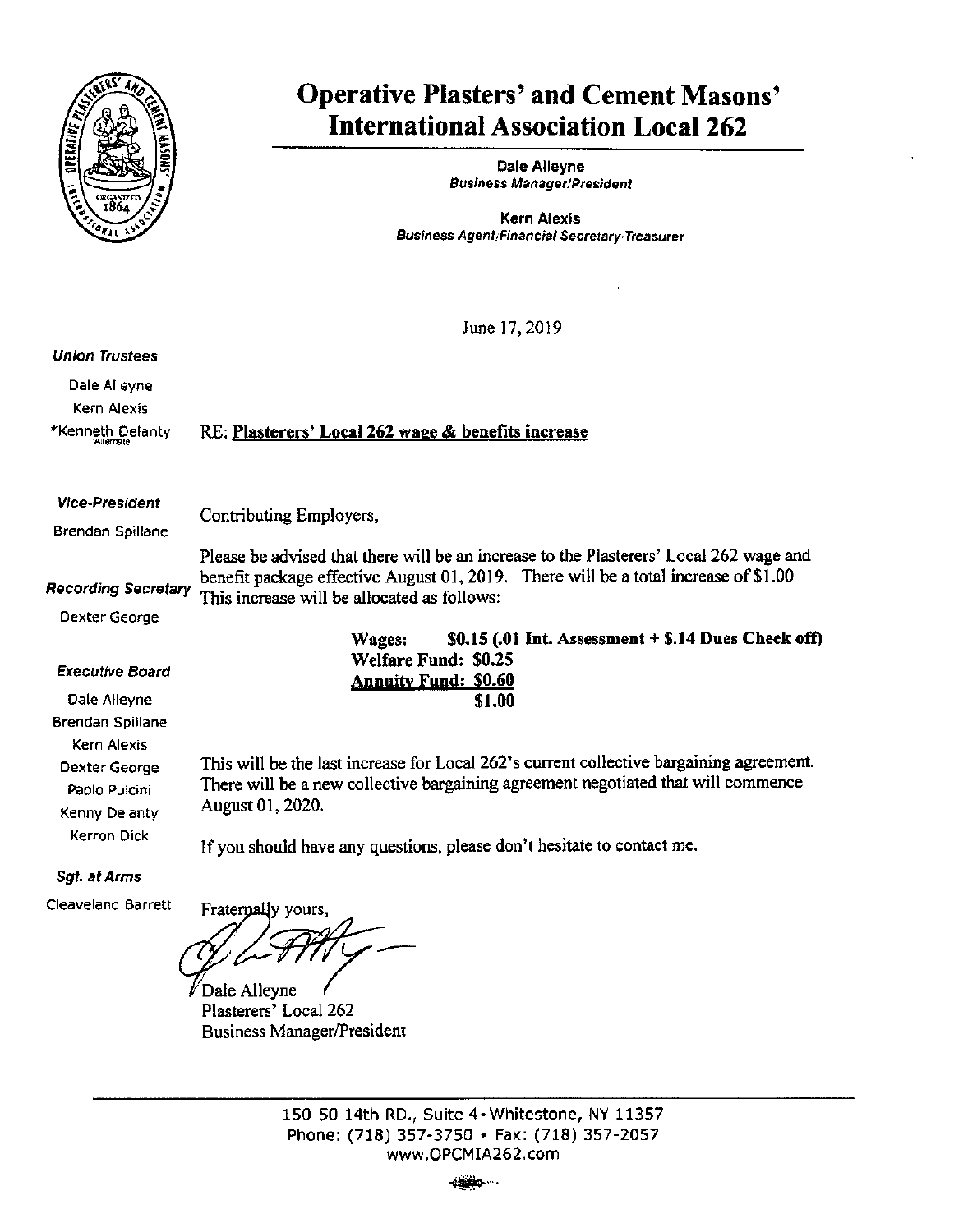

Plasterers' Local 262

# 150-50 14'" Road, Whitestone, NY 11357 Plastering & Spray Fireproofing Assoc. of NY - Tier I Wage & Benefits August 1,2019 — July 31,2020

June 2019

Dear Contributing employer.

Please be advised, there is an increase to the Plasterers' benefit package effective, Aug. 1, 2019. This is the increase for Local 262's current Collective Bargaining Agreement. There will be a new Collective Bargaining Agreement negotiated Aug. 1, 2020.

\*\*Please note Vacation Fund, Organizing Fund, Dues Check off and International Check off are to be included in the wages, taxed, then deducted from the wages and added to the benefits. $**$ 

|         | Journeyperson               |        |
|---------|-----------------------------|--------|
| Wage    | Benefit Breakdown           | Amount |
| \$45.73 | Welfare                     | \$9.27 |
|         | Annuity                     | \$7.45 |
|         | Vacation                    | \$5.00 |
|         | Pension                     | \$4.65 |
|         | Apprenticeship              | \$1.00 |
|         | <b>Industry Advancement</b> | \$0.40 |
|         | Labor Management            | \$0.25 |
|         | Organizing Fund             | \$0.25 |
|         | Dues Check Off              | \$2.83 |
|         | International Assessment    | \$0.75 |
|         |                             | S31.85 |

| 55% Apprentice |                                 |               | <b>60% Apprentice</b> |                                 |               |
|----------------|---------------------------------|---------------|-----------------------|---------------------------------|---------------|
| Wage           | <b>Breakdown</b>                | <b>Amount</b> | Wage                  | <b>Breakdown</b>                | <b>Amount</b> |
| \$25.29        | Welfare                         | \$9.27        | \$27.59               | Welfare                         | \$9.27        |
|                | <b>Annuity</b>                  | \$1.44        |                       | <b>Annuity</b>                  | \$2.08        |
|                | Vacation                        | \$2.75        |                       | Vacation                        | \$3.00        |
|                | Pension                         | \$2.56        |                       | Pension                         | \$2.79        |
|                | Apprenticeship                  | \$1.00        |                       | Apprenticeship                  | \$1.00        |
|                | <b>Industry Advancement</b>     | \$0.40        |                       | Industry Advancement            | \$0.40        |
|                | <b>Labor Management</b>         | \$0.25        |                       | Labor Management                | \$0.25        |
|                | <b>Organizing Fund</b>          | \$0.14        |                       | <b>Organizing Fund</b>          | \$0.15        |
|                | Dues Check Off                  | \$1.56        |                       | Dues Check Off                  | \$1.70        |
|                | <b>International Assessment</b> | \$0.45        |                       | <b>International Assessment</b> | SO.48         |
|                |                                 | \$19.82       |                       |                                 | \$21.12       |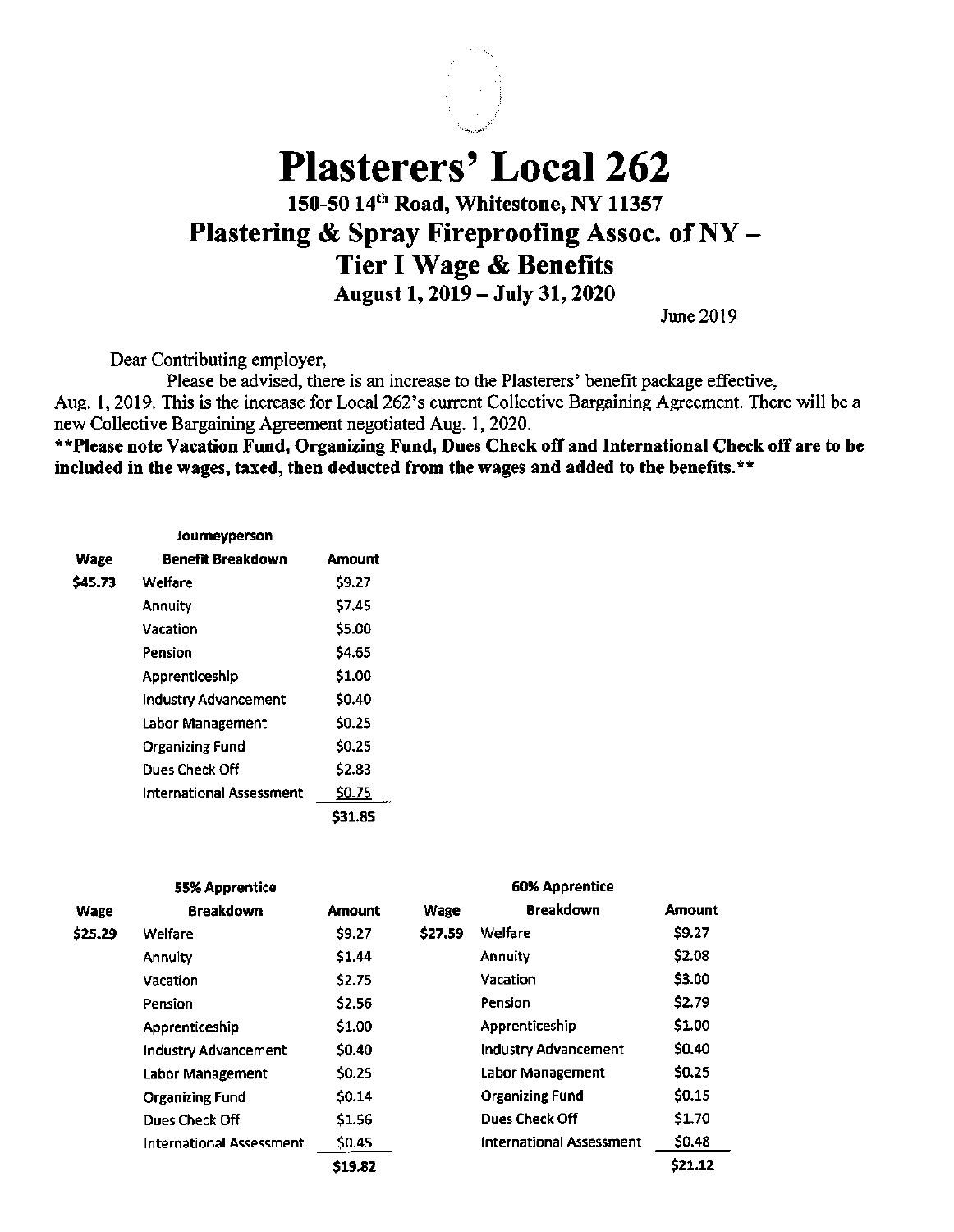Plastering Assoc. Tier I Eff 8/1/19

| <b>70% Apprentice</b> |                                 |         | <b>75% Apprentice</b> |                                 |         |
|-----------------------|---------------------------------|---------|-----------------------|---------------------------------|---------|
| Wage                  | <b>Breakdown</b>                | Amount  | <b>Wage</b>           | <b>Breakdown</b>                | Amount  |
| \$32.19               | <b>Welfare</b>                  | \$9.27  | \$34,48               | <b>Welfare</b>                  | \$9.27  |
|                       | <b>Annuity</b>                  | \$3.36  |                       | Annuity                         | \$4.00  |
|                       | Vacation                        | \$3.50  |                       | Vacation                        | \$3.75  |
|                       | Pension                         | \$3.26  |                       | Pension                         | \$3.49  |
|                       | Apprenticeship                  | \$1.00  |                       | Apprenticeship                  | \$1.00  |
|                       | <b>Industry Advancement</b>     | \$0.40  |                       | <b>Industry Advancement</b>     | \$0.40  |
|                       | Labor Management                | \$0.25  |                       | Labor Management                | \$0.25  |
|                       | <b>Organizing Fund</b>          | \$0.18  |                       | <b>Organizing Fund</b>          | \$0.19  |
|                       | Dues Check Off                  | \$1.99  |                       | <b>Dues Check Off</b>           | \$2.14  |
|                       | <b>International Assessment</b> | \$0.55  |                       | <b>International Assessment</b> | \$0.58  |
|                       |                                 | \$23.76 |                       |                                 | \$25.07 |

 $\sim 10^{11}$  km s  $^{-1}$ 

 $\mathcal{L}^{\text{max}}_{\text{max}}$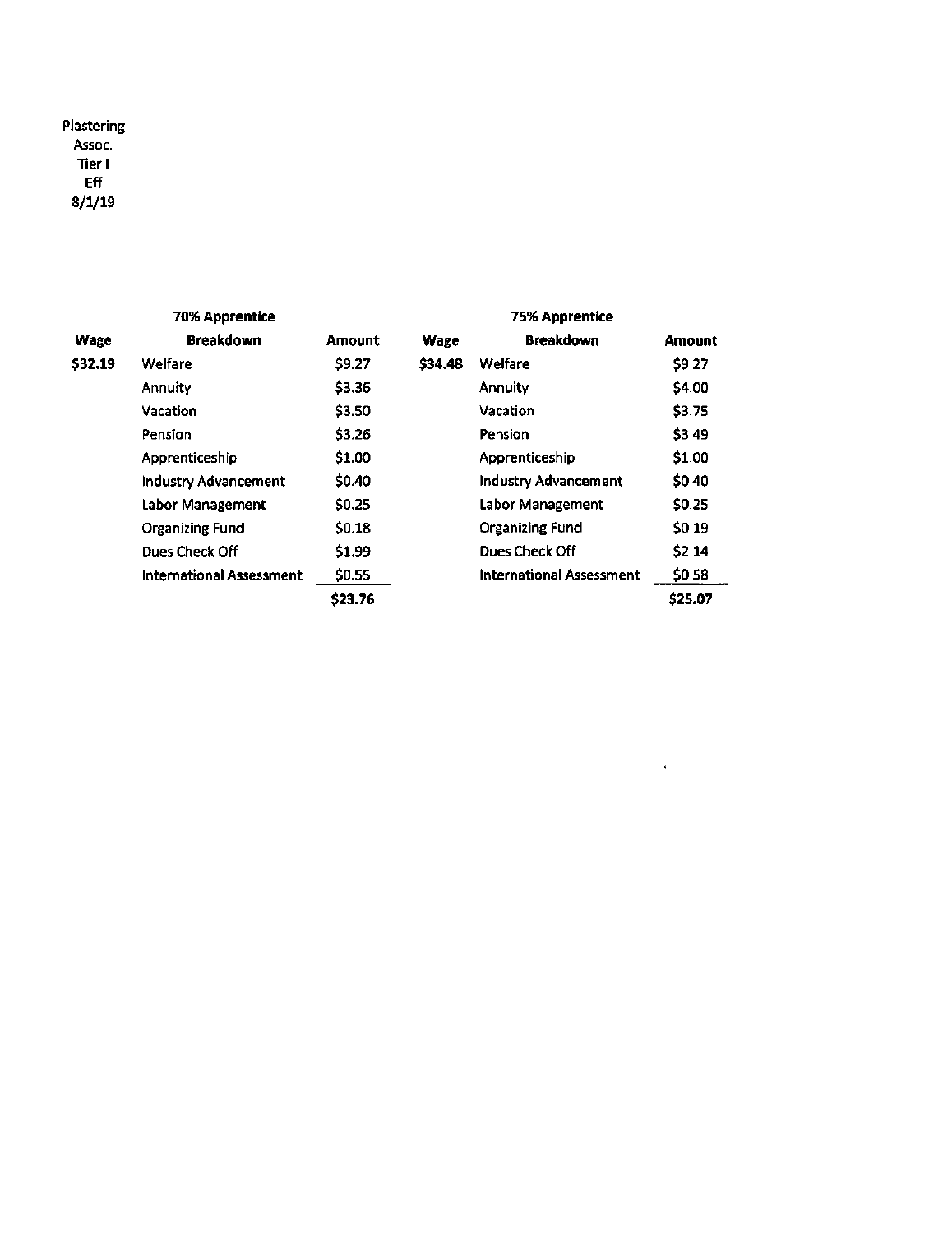# Northeast District Councii of the OPCMIA Fringe Benefit Funds -100 Merrick Road, Suite SOOWest, Rockville Centre, NY 11570 Phone: (516)775-2280 Fax: (516)775-4064

# Remittance Report for Operative Plasterers' Local 262 - Plastering & Spray Fireproofing Assoc., Tier I Effective August 1, 2019:

| Straight (A)           |         |
|------------------------|---------|
|                        | ŚΤ      |
| Welfare                | \$9.27  |
| Annuity                | \$7.45  |
| Vacation               | \$5.00  |
| Pension                | \$4.65  |
| Apprenticeship         | \$1.00  |
| Industry Advance       | \$0.40  |
| Labor Mgmt.            | \$0.25  |
| <b>Organizing Fund</b> | \$0.25  |
| Dues Check Off         | \$2.83  |
| Int'i Assessment       | \$0.75  |
| Total                  | \$31.85 |
| <b>Total Hours:</b>    |         |

Total Due \$

Make one check payable to N.E.D.C. of the OPCMIA Fringe Benefit Funds

The Employer hereby acknowledges and agrees that it is bound by all the terms of the currently effective Collective Bargaining Agreement between the Operative Plasterers' Local 262 and the Plastering & Spray Fireproofing Assoc. of NY, including, without limitation, of the CBA currently in force, addressing contributions to be made to the N.E.D.C. of the OPCMIA Fringe Benefits Fund. Furthermore, the Employer hereby acknowledges and agrees that it is bound by the Agreements and Declarations of Trust (the "Trusts") establishing the Funds, which are incorporated by reference in the CBA. If the Employer wishes to receive a copy of the CBA or the Trusts, please contact the Funds' office at the address and phone number listed above.

EMPLOYER FEDERAL ID#

All INFORMATION BELOW MUST BE FULLY PROVIDED WITH EACH REPORT

EMPLOYERS NAME: EMPLOYERS ADDRESS:

JOB LOCATION

WEEK/MONTH ENDING

| Social Security # | Last Name          | <b>First Name</b> | <b>Total Hours</b> |
|-------------------|--------------------|-------------------|--------------------|
|                   |                    |                   | Worked             |
|                   |                    |                   |                    |
|                   |                    |                   |                    |
|                   |                    |                   |                    |
|                   |                    |                   |                    |
|                   |                    |                   |                    |
|                   |                    |                   |                    |
|                   |                    |                   |                    |
|                   |                    |                   |                    |
|                   |                    |                   |                    |
|                   | <b>Total Hours</b> |                   |                    |
|                   | x Rate             |                   | \$31.85            |
|                   | Amount due:        |                   |                    |

Payments covering contributions to the Operative Plasterers' Local 262 Pension Fund, the N.E.D.C. of the OPCMIA Welfare Fund, Vacation Fund, Annuity Fund, Apprenticeship Fund, lAP Funds, Organizing Fund, LMC Fund, Dues, and International Assessment shall be made weekly. A single check covering the combined contributions to the above mentioned Funds shall be made payable to the N.E.D.C. of the OPCMIA Fringe Benefit Funds. This check shall be given to the shop steward or Operative Plasterer on the job on the employers regular pay day, who shall in turn verify the correctness of the amounts and the number of employees covered. Where an employee is laid off and receives his wages other than on the employers regular pay day, said employee shall be given a check to cover the contributions due the aforesaid funds.

\*\*The above Statements are warranted to be true and correct\*\*

Signature of Corporate Officer Print Name

By signing this form, you expressly acknowledge that you are an authorized representative of the Employer and have the authority to legally bind the Employer. \*\*THIS FORM MUST BE SIGNED AND COMPLETED OR THE FUND OFFICE WILL NOT ACCEPT THE BENEFITS\*\*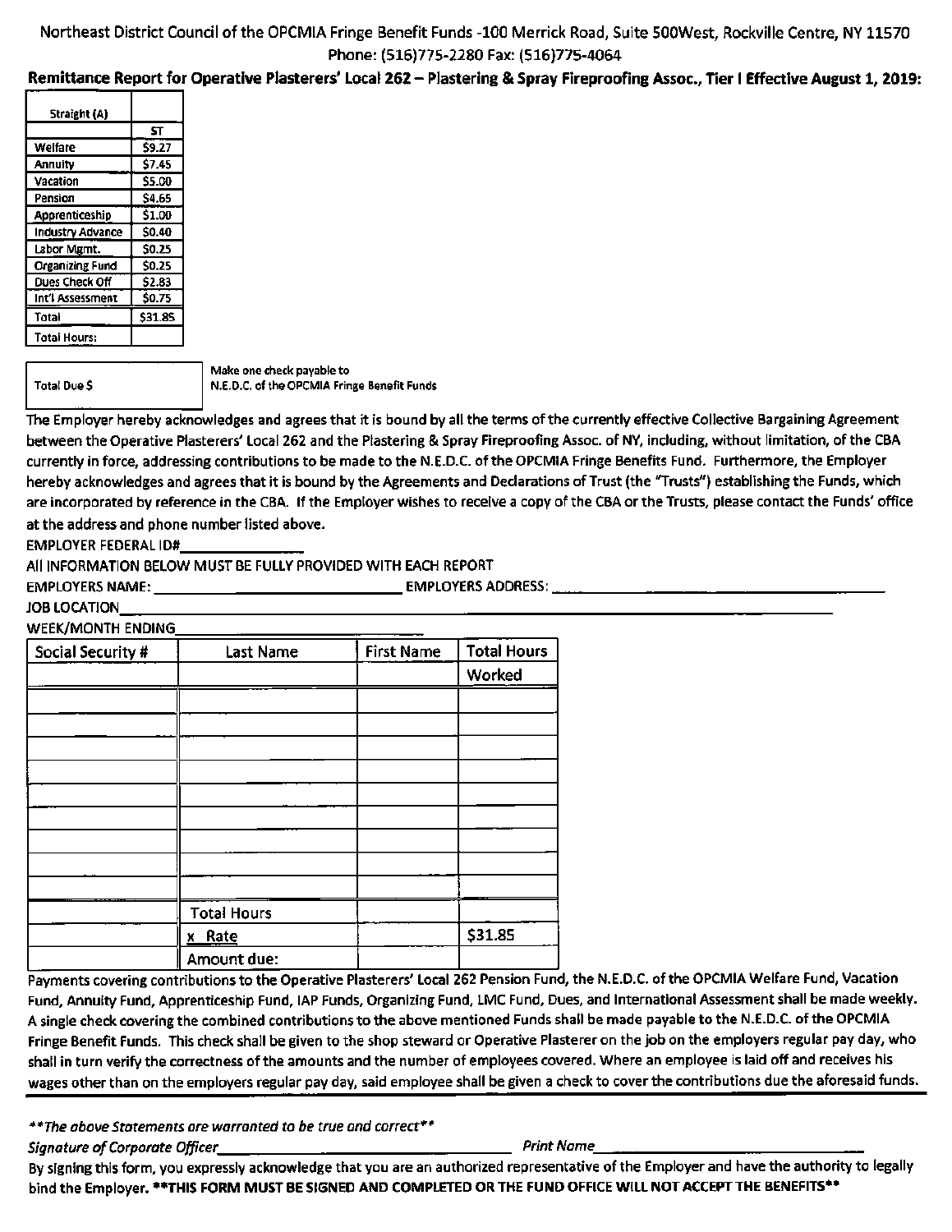# Northeast District Council of the OPCMIA Fringe Benefit Funds -100 Merrick Road, Suite SOOWest, Rockviile Centre, NY 11570 Phone: (516)775-2280 Fax: (516)775-4064

# Remittance Report for Operative Plasterers' Local 262 - Plastering & Spray Fireproofing Assoc., Tier I Effective August 1,2019:

| Straight (A)           |         |
|------------------------|---------|
|                        | ST      |
| Welfare                | \$9.27  |
| Annuity                | \$7.45  |
| Vacation               | \$5.00  |
| Pension                | \$4.65  |
| Apprenticeship         | \$1.00  |
| Industry Advance       | \$0.40  |
| Labor Mgmt.            | \$0.25  |
| <b>Organizing Fund</b> | \$0.25  |
| Dues Check Off         | \$2.83  |
| Int'i Assessment       | \$0.75  |
| Total                  | \$31.85 |
| <b>Total Hours:</b>    |         |

Total Due \$

Make one check payable to N.E.D.C. of the OPCMIA Fringe Benefit Funds

The Employer hereby acknowledges and agrees that it is bound by all the terms of the currently effective Collective Bargaining Agreement between the Operative Plasterers' Local 262 and the Plastering & Spray Fireproofing Assoc. of NY, including, without limitation, of the CBA currently in force, addressing contributions to be made to the N.E.D.C. of the OPCMIA Fringe Benefits Fund. Furthermore, the Employer hereby acknowledges and agrees that it is bound by the Agreements and Declarations of Trust (the "Trusts") establishing the Funds, which are incorporated by reference in the CBA. If the Employer wishes to receive a copy of the CBA or the Trusts, please contact the Funds' office at the address and phone number listed above.

EMPLOYER FEDERAL ID#

All INFORMATION BELOW MUST BE FULLY PROVIDED WITH EACH REPORT

EMPLOYERS NAME: EMPLOYERS ADDRESS:

JOB LOCATION

#### **WEEK/MONTH ENDING**

| Social Security # | Last Name          | <b>First Name</b> | <b>Total Hours</b> |
|-------------------|--------------------|-------------------|--------------------|
|                   |                    |                   | Worked             |
|                   |                    |                   |                    |
|                   |                    |                   |                    |
|                   |                    |                   |                    |
|                   |                    |                   |                    |
|                   |                    |                   |                    |
|                   |                    |                   |                    |
|                   |                    |                   |                    |
|                   |                    |                   |                    |
|                   |                    |                   |                    |
|                   | <b>Total Hours</b> |                   |                    |
|                   | x Rate             |                   | \$31.85            |
|                   | Amount due:        |                   |                    |

Payments covering contributions to the Operative Plasterers' Local 262 Pension Fund, the N.E.D.C. of the OPCMIA Welfare Fund, Vacation Fund, Annuity Fund, Apprenticeship Fund, lAP Funds, Organizing Fund, LMC Fund, Dues, and International Assessment shall be made weekly. A single check covering the combined contributions to the above mentioned Funds shall be made payable to the N.E.D.C. of the OPCMIA Fringe Benefit Funds. This check shall be given to the shop steward or Operative Plasterer on the job on the employers regular pay day, who shall in turn verify the correctness of the amounts and the number of employees covered. Where an employee is laid off and receives his wages other than on the employers regular pay day, said employee shall be given a check to cover the contributions due the aforesaid funds.

\*\*The above Statements are warranted to be true and correct\*\*

Signature of Corporate Ofpcer\_ Print Name

By signing this form, you expressly acknowledge that you are an authorized representative of the Employer and have the authority to legally bind the Employer. \*\*THIS FORM MUST BE SIGNED AND COMPLETED OR THE FUND OFFICE WILL NOT ACCEPT THE BENEFITS\*\*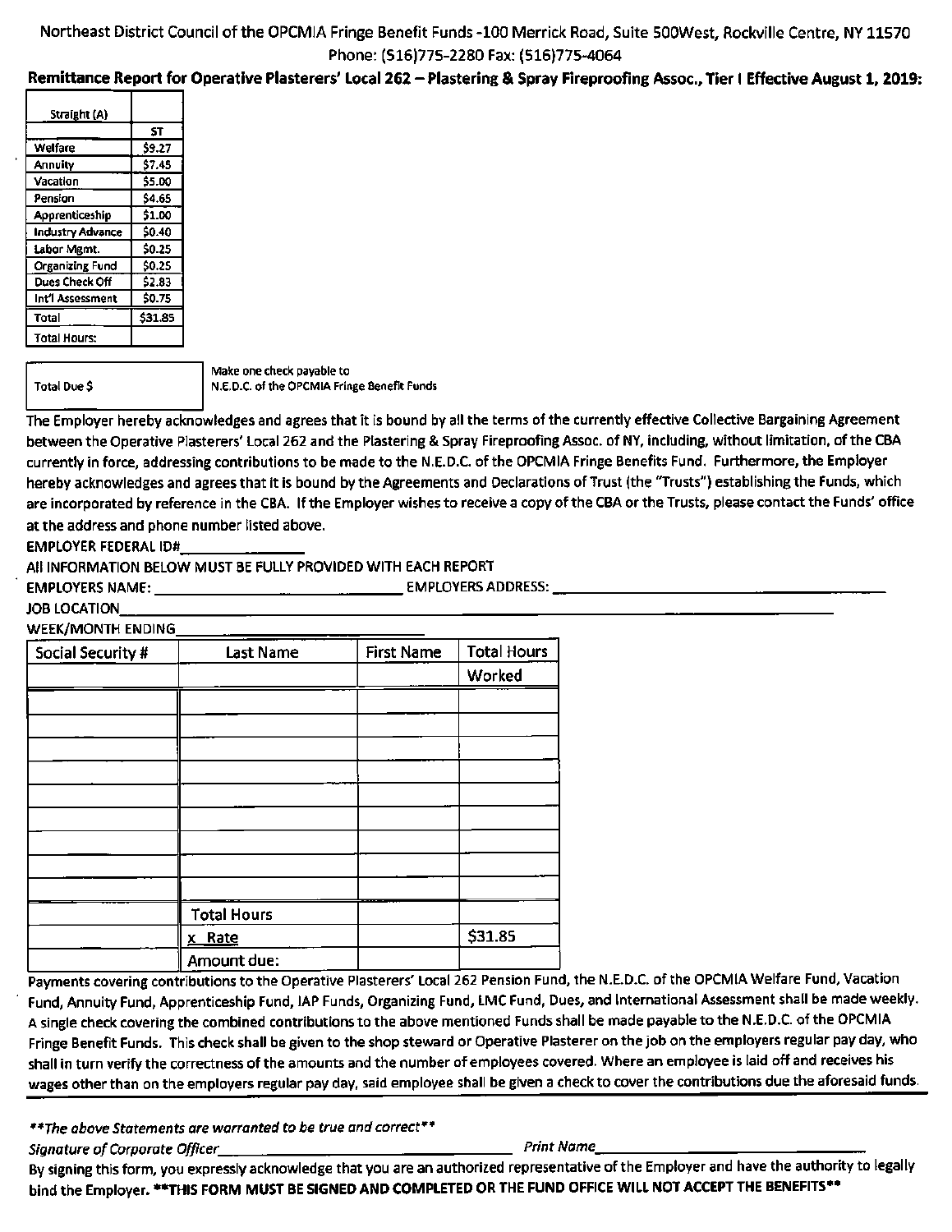# Remittance Report for Operative Plasterers' Local 262 - Plastering & Spray Fireproofing Assoc., Tier I Effective August 1,2019:

| Straight (A)           |         |
|------------------------|---------|
|                        | ST      |
| Welfare                | \$9.27  |
| Annuity                | \$7.45  |
| Vacation               | \$5.00  |
| Pension                | \$4.65  |
| Apprenticeship         | \$1.00  |
| Industry Advance       | \$0.40  |
| Labor Mgmt.            | \$0.25  |
| <b>Organizing Fund</b> | \$0.25  |
| Dues Check Off         | \$2.83  |
| Int'l Assessment       | \$0.75  |
| Total                  | \$31.85 |
| Total Hours:           |         |

Total Due \$

Make one check payable to N.E.D.C. of the OPCMIA Fringe Benefit Funds

The Employer hereby acknowledges and agrees that it is bound by all the terms of the currently effective Collective Bargaining Agreement between the Operative Plasterers' Local 262 and the Plastering & Spray Fireproofing Assoc. of NY, including, without limitation, of the CBA currently in force, addressing contributions to be made to the N.E.D.C. of the OPCMIA Fringe Benefits Fund. Furthermore, the Employer hereby acknowledges and agrees that it is bound by the Agreements and Declarations of Trust (the "Trusts") establishing the Funds, which are incorporated by reference in the CBA. If the Employer wishes to receive a copy of the CBA or the Trusts, please contact the Funds' office at the address and phone number listed above.

EMPLOYER FEDERAL ID#

All INFORMATION BELOW MUST BE FULLY PROVIDED WITH EACH REPORT

EMPLOYERS NAME: \_\_\_\_\_\_\_\_\_\_\_\_\_\_\_\_\_\_\_\_\_\_\_\_\_\_\_\_\_\_\_\_\_\_ EMPLOYERS ADDRESS: \_\_\_\_\_\_\_\_\_\_

JOB LOCATION

WEEK/MONTH ENDING

| Social Security # | Last Name          | <b>First Name</b> | <b>Total Hours</b> |
|-------------------|--------------------|-------------------|--------------------|
|                   |                    |                   | Worked             |
|                   |                    |                   |                    |
|                   |                    |                   |                    |
|                   |                    |                   |                    |
|                   |                    |                   |                    |
|                   |                    |                   |                    |
|                   |                    |                   |                    |
|                   |                    |                   |                    |
|                   |                    |                   |                    |
|                   |                    |                   |                    |
|                   | <b>Total Hours</b> |                   |                    |
|                   | x Rate             |                   | \$31.85            |
|                   | Amount due:        |                   |                    |

Payments covering contributions to the Operative Plasterers' Local 262 Pension Fund, the N.E.D.C. of the OPCMIA Welfare Fund, Vacation Fund, Annuity Fund, Apprenticeship Fund, lAP Funds, Organizing Fund, LMC Fund, Dues, and International Assessment shall be made weekly. A single check covering the combined contributions to the above mentioned Funds shall be made payable to the N.E.D.C. of the OPCMIA Fringe Benefit Funds. This check shall be given to the shop steward or Operative Plasterer on the job on the employers regular pay day, who shall in turn verify the correctness of the amounts and the number of employees covered. Where an employee is laid off and receives his wages other than on the employers regular pay day, said employee shall be given a check to cover the contributions due the aforesaid funds.

\*\*The above Statements are warranted to be true and correct\*\*

Signature of Corporate Officer Print Name Print Name Print Name

By signing this form, you expressly acknowledge that you are an authorized representative of the Employer and have the authority to legally bind the Employer. \*\* THIS FORM MUST BE SIGNED AND COMPLETED OR THE FUND OFFICE WILL NOT ACCEPT THE BENEFITS\*\*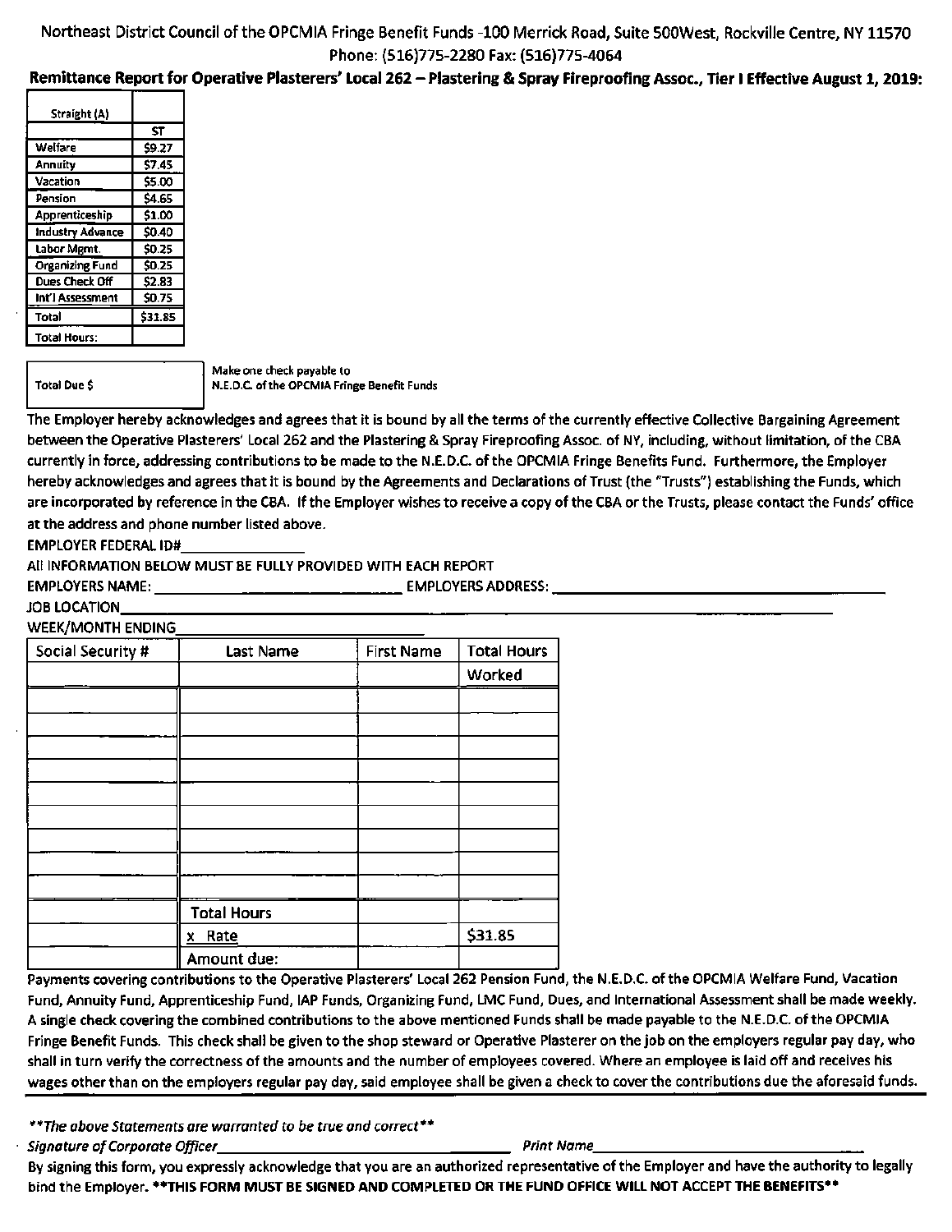# Remittance Report for Operative Plasterers' Local 262 - Plastering & Spray Fireproofing Assoc., Tier I Effective August 1,2019:

| Straight (A)            |         |
|-------------------------|---------|
|                         | ST      |
| Welfare                 | \$9.27  |
| Annuity                 | \$7.45  |
| Vacation                | \$5.00  |
| Pension                 | \$4.65  |
| Apprenticeship          | \$1.00  |
| <b>Industry Advance</b> | \$0.40  |
| Labor Mgmt.             | \$0.25  |
| <b>Organizing Fund</b>  | \$0.25  |
| Dues Check Off          | \$2.83  |
| Int'l Assessment        | \$0.75  |
| Total                   | \$31.85 |
| <b>Total Hours:</b>     |         |

Total Due \$

Make one check payable to N.E.D.C. of the OPCMIA Fringe Benefit Funds

The Employer hereby acknowledges and agrees that it is bound by all the terms of the currently effective Collective Bargaining Agreement between the Operative Plasterers' Local 262 and the Plastering & Spray Fireproofing Assoc. of NY, including, without limitation, of the CBA currently in force, addressing contributions to be made to the N.E.D.C. of the OPCMIA Fringe Benefits Fund. Furthermore, the Employer hereby acknowledges and agrees that it is bound by the Agreements and Declarations of Trust (the "Trusts") establishing the Funds, which are incorporated by reference in the CBA. If the Employer wishes to receive a copy of the CBA or the Trusts, please contact the Funds' office at the address and phone number listed above.

EMPLOYER FEDERAL ID#

All INFORMATION BELOW MUST BE FULLY PROVIDED WITH EACH REPORT

EMPLOYERS NAME: EMPLOYERS ADDRESS:

JOB LOCATION

**WEEK/MONTH ENDING** 

| Social Security # | <b>Last Name</b>   | <b>First Name</b> | <b>Total Hours</b> |
|-------------------|--------------------|-------------------|--------------------|
|                   |                    |                   | Worked             |
|                   |                    |                   |                    |
|                   |                    |                   |                    |
|                   |                    |                   |                    |
|                   |                    |                   |                    |
|                   |                    |                   |                    |
|                   |                    |                   |                    |
|                   |                    |                   |                    |
|                   |                    |                   |                    |
|                   |                    |                   |                    |
|                   | <b>Total Hours</b> |                   |                    |
|                   | x Rate             |                   | \$31.85            |
|                   | Amount due:        |                   |                    |

Payments covering contributions to the Operative Plasterers' Local 262 Pension Fund, the N.E.D.C. of the OPCMIA Welfare Fund, Vacation Fund, Annuity Fund, Apprenticeship Fund, lAP Funds, Organizing Fund, LMC Fund, Dues, and International Assessment shall be made weekly. A single check covering the combined contributions to the above mentioned Funds shall be made payable to the N.E.D.C. of the OPCMIA Fringe Benefit Funds. This check shall be given to the shop steward or Operative Plasterer on the Job on the employers regular pay day, who shall in turn verify the correctness of the amounts and the number of employees covered. Where an employee is laid off and receives his wages other than on the employers regular pay day, said employee shall be given a check to cover the contributions due the aforesaid funds.

\*\*The above Statements are warranted to be true and correct\*\* Signature of Corporate Officer\_ Print Name

By signing this form, you expressly acknowledge that you are an authorized representative of the Employer and have the authority to legally bind the Employer. \*\*THIS FORM MUST BE SIGNED AND COMPLETED OR THE FUND OFFICE WILL NOT ACCEPT THE BENEFITS\*\*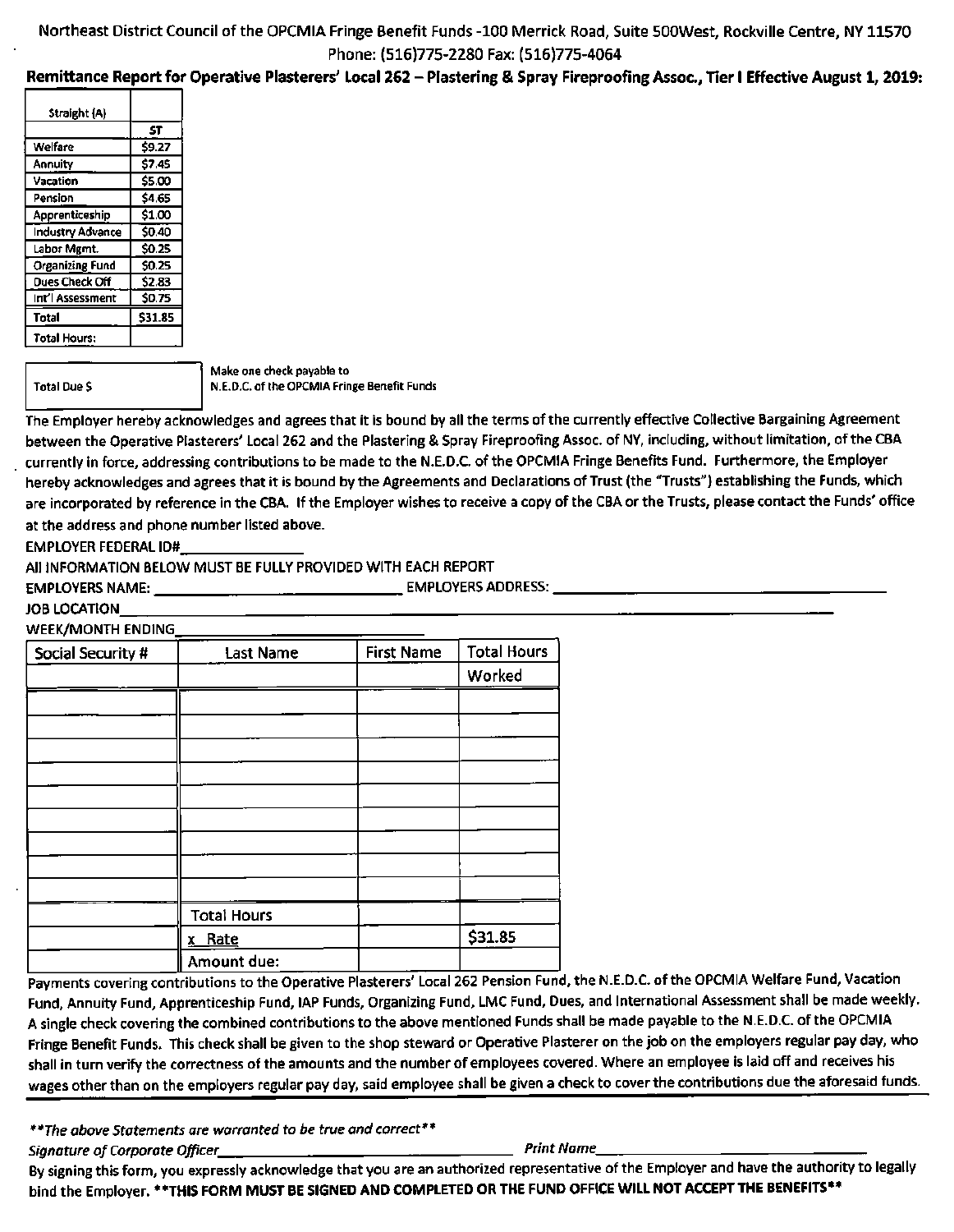Operative Plasterers' Local 262-Plastering & Spray Fireproofing Association Apprentice, Effective August 1,2019:

| Percentage | Total        | x Rate  | Amount |
|------------|--------------|---------|--------|
|            | <b>Hours</b> |         | Due    |
| 55%        |              | \$19.82 |        |
| 60%        |              | \$21.12 |        |
| 70%        |              | \$23.76 |        |
| 75%        |              | \$24.26 |        |

The Employer hereby acknowledges and agrees that it is bound by all the terms of the currently effective Collective Bargaining Agreement between the Operative Plasterers' Local 262 and the Plastering & Spray Fireproofing Assoc. of NY, including, without limitation, of the CBA currently in force, addressing contributions to be made to the N.E.D.C. of the OPCMIA Fringe Benefits Fund. Furthermore, the Employer hereby acknowledges and agrees that it is bound by the Agreements and Declarations of Trust (the "Trusts") establishing the Funds, which are incorporated by reference in the CBA. If the Employer wishes to receive a copy of the CBA or the Trusts, please contact the Funds' office at the address and phone number listed above.

EMPLOYER FEDERAL ID#

All INFORMATION BELOW MUST BE FULLY PROVIDED WITH EACH REPORT-

EMPLOYERS NAME: EMPLOYERS ADDRESS:

JOB LOCATION WEEK ENDING

| Social Security # | Last Name          | <b>First Name</b> | <b>Total Hours</b> |
|-------------------|--------------------|-------------------|--------------------|
|                   |                    |                   | Worked             |
|                   |                    |                   |                    |
|                   |                    |                   |                    |
|                   |                    |                   |                    |
|                   |                    |                   |                    |
|                   |                    |                   |                    |
|                   |                    |                   |                    |
|                   |                    |                   |                    |
|                   |                    |                   |                    |
|                   |                    |                   |                    |
|                   | <b>Total Hours</b> | X Rate            | <b>Amount Due</b>  |
|                   |                    | 55% \$19.82       |                    |
|                   |                    | 60% \$21.12       |                    |
|                   |                    | 70% \$23.76       |                    |
|                   |                    | 75% \$25.07       |                    |

Payments covering contributions to the Operative Plasterers' Local 262 Pension Fund, the N.E.D.C. of the OPCMIA Welfare Fund, Vacation Fund, Annuity Fund, Apprenticeship Fund, Organizing Fund, lAP Funds, LMC Fund, Dues, and International Assessment shall be made weekly. A single check covering the combined contributions to the above mentioned Funds shall be made payable to the N.E.D.C. of the OPCMIA Fringe Benefit Funds. This check shall be given to the shop steward or Operative Plasterer on the job on the employers regular pay day, who shall in turn verify the correctness of the amounts and the number of employees covered. Where an employee is laid off and receives his wages other than on the employers regular pay day, said employee shall be given a check to cover the contributions due the aforesaid funds.

\*\*The above Statements are warranted to be true and correct\*\*

Signature of Corporate Officer Print Name

By signing this form, you expressly acknowledge that you are an authorized representative of the Employer and have the authority to legally bind the Employer. \*\* THIS FORM MUST BE SIGNED AND COMPLETED OR THE FUND OFFICE WILL NOT RECEIVE THE BENEFITS\*\*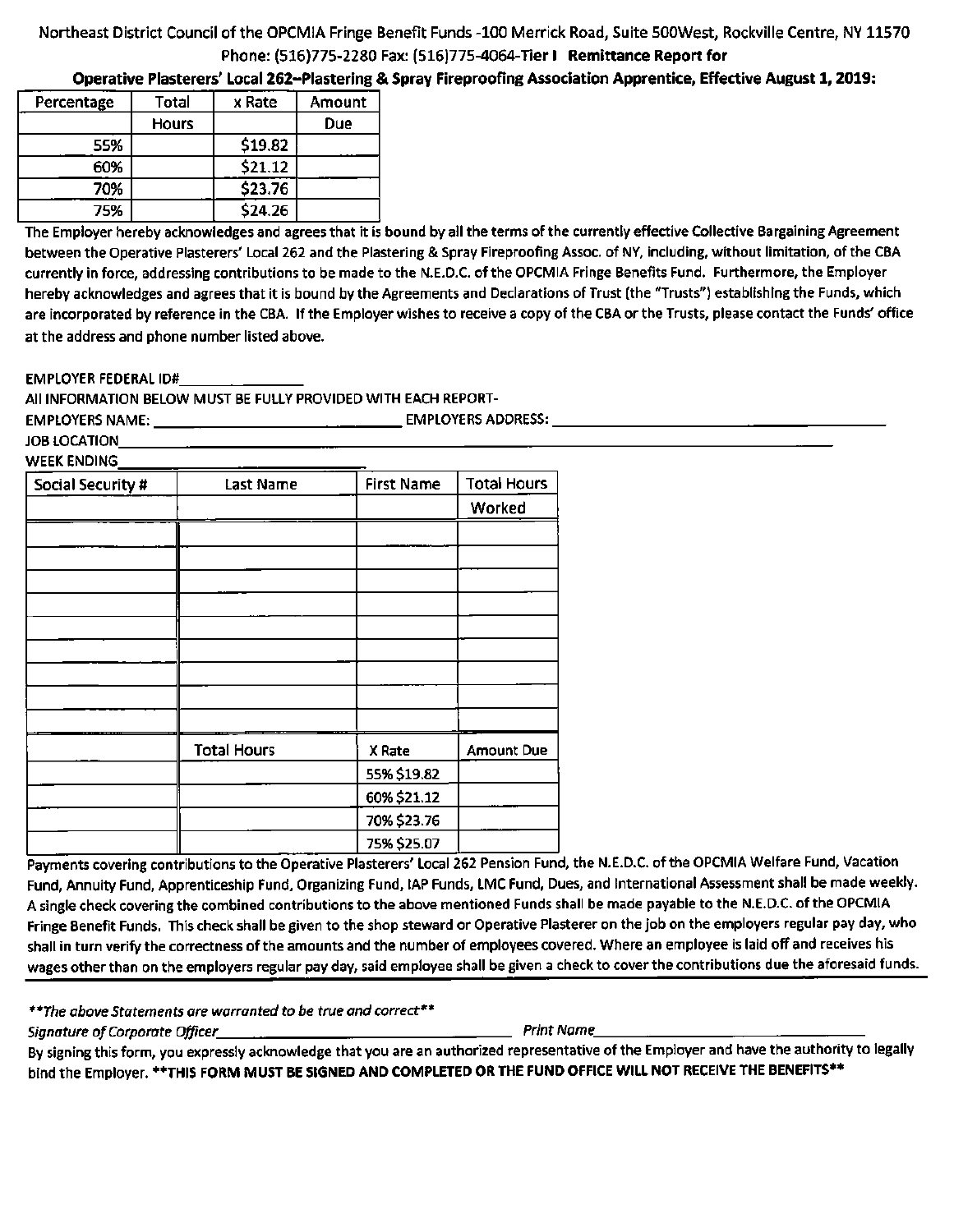Operative Plasterers' Local 262-Plasterlng & Spray Flreprooflng Association Apprentice, Effective August 1,2019:

| Percentage | Total        | x Rate  | Amount |
|------------|--------------|---------|--------|
|            | <b>Hours</b> |         | Due    |
| 55%        |              | \$19.82 |        |
| 60%        |              | \$21.12 |        |
| 70%        |              | \$23.76 |        |
| 75%        |              | \$24.26 |        |

The Employer hereby acknowledges and agrees that it is bound by all the terms of the currently effective Collective Bargaining Agreement between the Operative Plasterers' Local 262 and the Plastering & Spray Fireproofing Assoc. of NY, including, without limitation, of the CBA currently in force, addressing contributions to be made to the N.E.D.C. of the OPCMIA Fringe Benefits Fund. Furthermore, the Employer hereby acknowledges and agrees that it is bound by the Agreements and Declarations of Trust (the "Trusts") establishing the Funds, which are incorporated by reference in the CBA. If the Employer wishes to receive a copy of the CBA or the Trusts, please contact the Funds' office at the address and phone number listed above.

EMPLOYER FEDERAL ID#

All INFORMATION BELOW MUST BE FULLY PROVIDED WITH EACH REPORT-

EMPLOYERS NAME: EMPLOYERS ADDRESS:

JOB LOCATION WEEK ENDING

| Social Security # | <b>Last Name</b>   | <b>First Name</b> | <b>Total Hours</b> |
|-------------------|--------------------|-------------------|--------------------|
|                   |                    |                   | Worked             |
|                   |                    |                   |                    |
|                   |                    |                   |                    |
|                   |                    |                   |                    |
|                   |                    |                   |                    |
|                   |                    |                   |                    |
|                   |                    |                   |                    |
|                   |                    |                   |                    |
|                   |                    |                   |                    |
|                   |                    |                   |                    |
|                   | <b>Total Hours</b> | X Rate            | <b>Amount Due</b>  |
|                   |                    | 55% \$19.82       |                    |
|                   |                    | 60% \$21.12       |                    |
|                   |                    | 70% \$23.76       |                    |
|                   |                    | 75% \$25.07       |                    |

Payments covering contributions to the Operative Plasterers' Local 262 Pension Fund, the N.E.D.C. of the OPCMIA Welfare Fund, Vacation Fund, Annuity Fund, Apprenticeship Fund, Organizing Fund, lAP Funds, LMC Fund, Dues, and International Assessment shall be made weekly. A single check covering the combined contributions to the above mentioned Funds shall be made payable to the N.E.D.C. of the OPCMIA Fringe Benefit Funds. This check shall be given to the shop steward or Operative Plasterer on the job on the employers regular pay day, who shall in turn verify the correctness of the amounts and the number of employees covered. Where an employee is laid off and receives his wages other than on the employers regular pay day, said employee shall be given a check to cover the contributions due the aforesaid funds.

\*\*The above Statements are warranted to be true and correct\*\* The above statements are warranted to be true and correct<br>Signature of Corporate Officer Principles (Print Name, Print Name, Print Name, Print Name, Print Name, Print Name, Print Name, Print Name, Print Name, Print Name, P

By signing this form, you expressly acknowledge that you are an authorized representative of the Employer and have the authority to legally bind the Employer. \*\*THIS FORM MUST BE SIGNED AND COMPLETED OR THE FUND OFFICE WILL NOT RECEIVE THE BENEFITS\*\*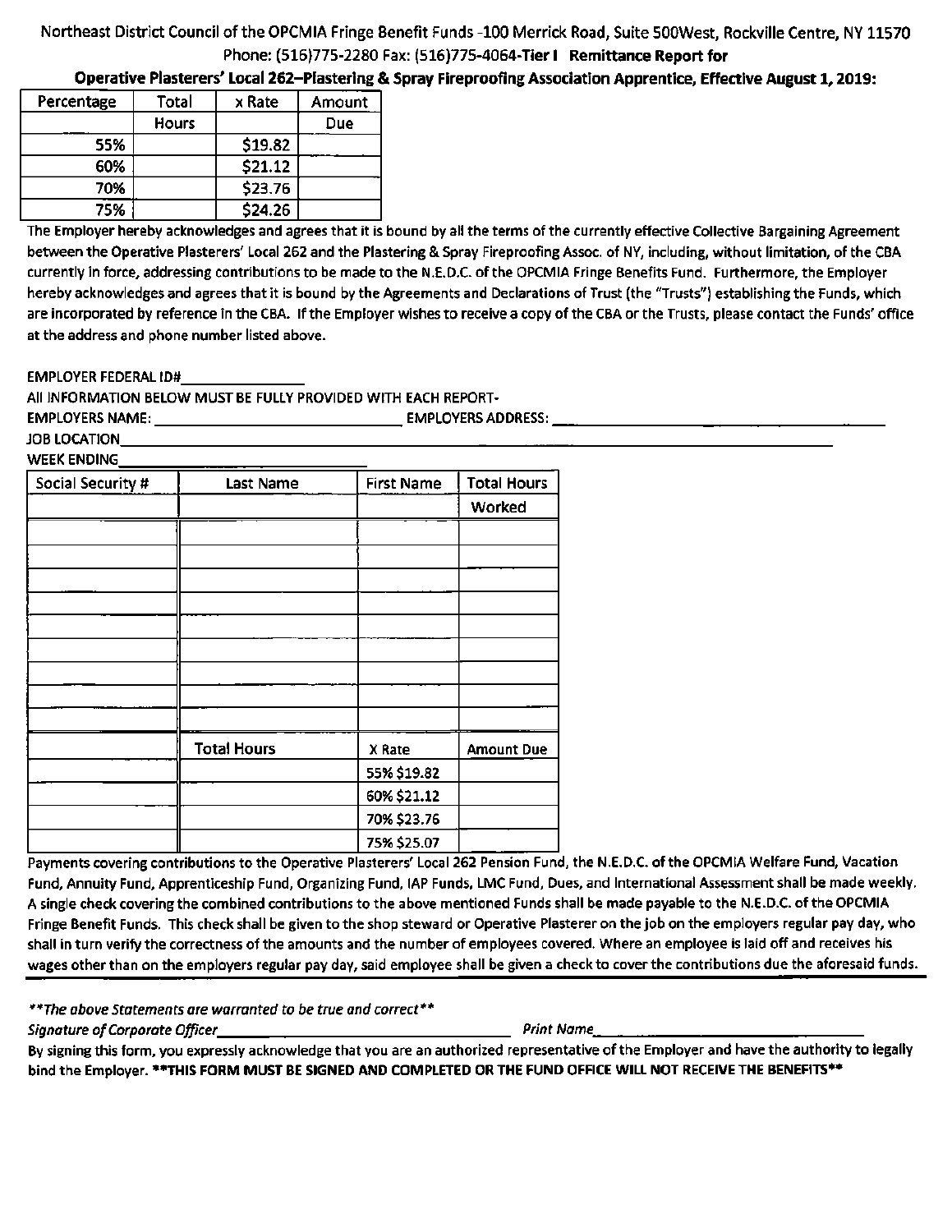Operative Plasterers' Local 262-Plastering & Spray Fireproofing Association Apprentice, Effective August 1,2019:

| Percentage | Total        | x Rate  | Amount |
|------------|--------------|---------|--------|
|            | <b>Hours</b> |         | Due    |
| 55%        |              | \$19.82 |        |
| 60%        |              | \$21.12 |        |
| 70%        |              | \$23.76 |        |
| 75%        |              | \$24.26 |        |

The Employer hereby acknowledges and agrees that it is bound by all the terms of the currently effective Collective Bargaining Agreement between the Operative Plasterers' Local 262 and the Plastering & Spray Fireproofing Assoc. of NY, including, without limitation, of the CBA currently in force, addressing contributions to be made to the N.E.D.C. of the OPCMIA Fringe Benefits Fund. Furthermore, the Employer hereby acknowledges and agrees that it is bound by the Agreements and Declarations of Trust (the "Trusts") establishing the Funds, which are incorporated by reference in the CBA. If the Employer wishes to receive a copy of the CBA or the Trusts, please contact the Funds' office at the address and phone number listed above.

EMPLOYER FEDERAL ID#

All INFORMATION BELOW MUST BE FULLY PROVIDED WITH EACH REPORT-

EMPLOYERS NAME: EMPLOYERS ADDRESS: JOB LOCATION

WEEK ENDING

| <b>Social Security #</b> | Last Name          | <b>First Name</b> | <b>Total Hours</b> |
|--------------------------|--------------------|-------------------|--------------------|
|                          |                    |                   | Worked             |
|                          |                    |                   |                    |
|                          |                    |                   |                    |
|                          |                    |                   |                    |
|                          |                    |                   |                    |
|                          |                    |                   |                    |
|                          |                    |                   |                    |
|                          |                    |                   |                    |
|                          |                    |                   |                    |
|                          |                    |                   |                    |
|                          | <b>Total Hours</b> | X Rate            | <b>Amount Due</b>  |
|                          |                    | 55% \$19.82       |                    |
|                          |                    | 60% \$21.12       |                    |
|                          |                    | 70% \$23.76       |                    |
|                          |                    | 75% \$25.07       |                    |

Payments covering contributions to the Operative Plasterers' Local 262 Pension Fund, the N.E.D.C. of the OPCMIA Welfare Fund, Vacation Fund, Annuity Fund, Apprenticeship Fund, Organizing Fund, lAP Funds, LMC Fund, Dues, and International Assessment shall be made weekly. A single check covering the combined contributions to the above mentioned Funds shall be made payable to the N.E.D.C. of the OPCMIA Fringe Benefit Funds. This check shall be given to the shop steward or Operative Plasterer on the job on the employers regular pay day, who shall in turn verify the correctness of the amounts and the number of employees covered. Where an employee is laid off and receives his wages other than on the employers regular pay day, said employee shall be given a check to cover the contributions due the aforesaid funds.

\*\*The above Statements are warranted to be true and correct\*\*

Signature of Corporate Officer Print Name II And Name II And Name II And Name II And Name II And Name II And N

By signing this form, you expressly acknowledge that you are an authorized representative of the Employer and have the authority to legally bind the Employer. \*\*THIS FORM MUST BE SIGNED AND COMPLETED OR THE FUND OFFICE WILL NOT RECEIVE THE BENEFITS\*\*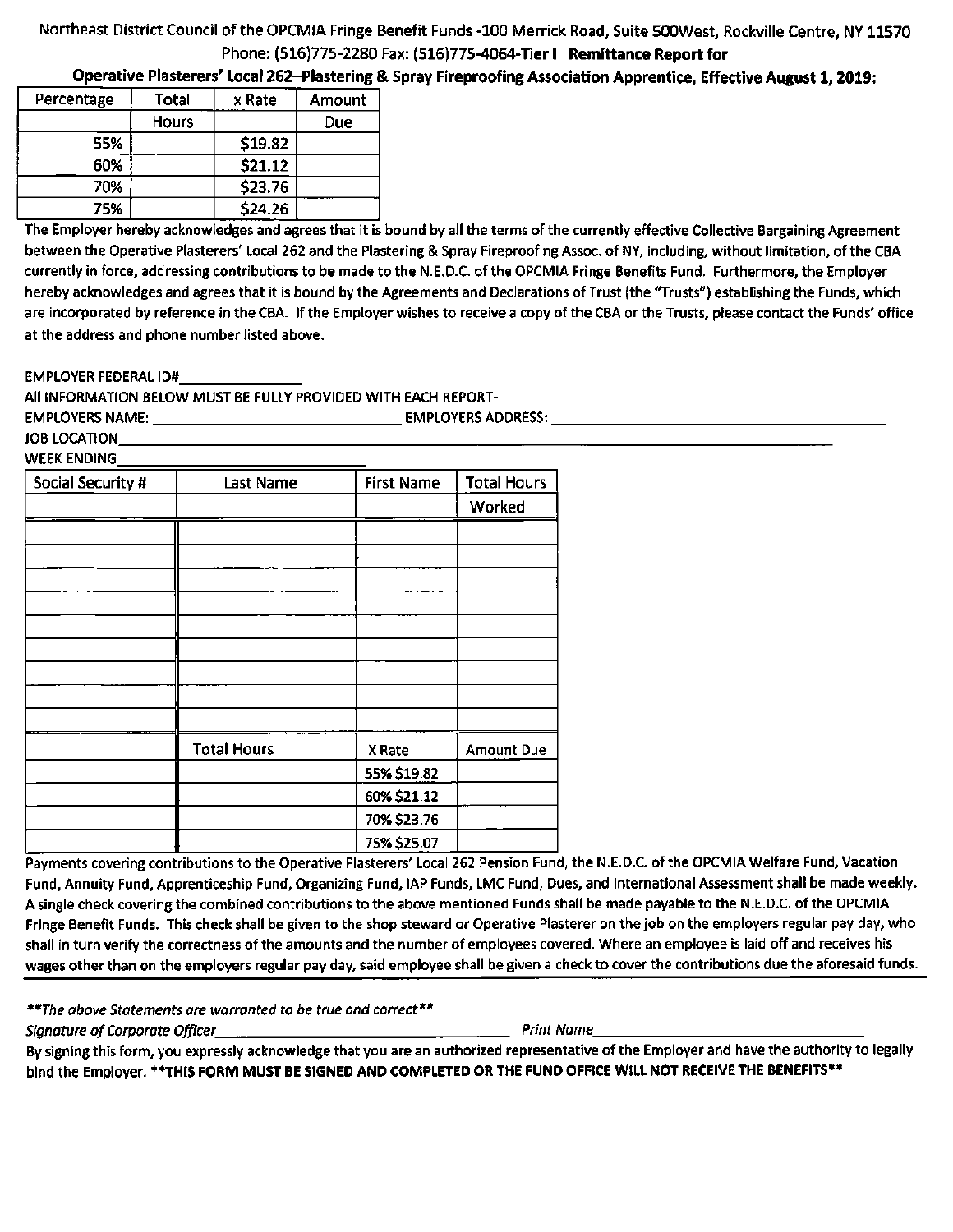Operative Plasterers' Local 262-Plastering & Spray Fireproofing Association Apprentice, Effective August 1,2019:

| Percentage | Total        | x Rate  | Amount |
|------------|--------------|---------|--------|
|            | <b>Hours</b> |         | Due    |
| 55%        |              | \$19.82 |        |
| 60%        |              | \$21.12 |        |
| 70%        |              | \$23.76 |        |
| 75%        |              | \$24.26 |        |

The Employer hereby acknowledges and agrees that it is bound by all the terms of the currently effective Collective Bargaining Agreement between the Operative Plasterers' Local 262 and the Plastering & Spray Fireproofing Assoc. of NY, including, without limitation, of the CBA currently in force, addressing contributions to be made to the N.E.D.C. of the OPCMIA Fringe Benefits Fund. Furthermore, the Employer hereby acknowledges and agrees that it is bound by the Agreements and Declarations of Trust (the "Trusts") establishing the Funds, which are incorporated by reference in the CBA. If the Employer wishes to receive a copy of the CBA or the Trusts, please contact the Funds' office at the address and phone number listed above.

#### EMPLOYER FEDERAL ID#

All INFORMATION BELOW MUST BE FULLY PROVIDED WITH EACH REPORT-

EMPLOYERS NAME: EMPLOYERS ADDRESS: **All and the Contract of All and The Contract of All and The Contract of All and The Contract of All and The Contract of All and The Contract of All and The Contract of All and The Contract of All and Th** 

JOB LOCATION

| WEEK ENDING       |
|-------------------|
| Social Security # |
|                   |

| Social Security # | <b>Last Name</b>   | <b>First Name</b> | <b>Total Hours</b> |
|-------------------|--------------------|-------------------|--------------------|
|                   |                    |                   | Worked             |
|                   |                    |                   |                    |
|                   |                    |                   |                    |
|                   |                    |                   |                    |
|                   |                    |                   |                    |
|                   |                    |                   |                    |
|                   |                    |                   |                    |
|                   |                    |                   |                    |
|                   |                    |                   |                    |
|                   |                    |                   |                    |
|                   | <b>Total Hours</b> | X Rate            | Amount Due         |
|                   |                    | 55% \$19.82       |                    |
|                   |                    | 60% \$21.12       |                    |
|                   |                    | 70% \$23.76       |                    |
|                   |                    | 75% \$25.07       |                    |

Fund, Annuity Fund, Apprenticeship Fund, Organizing Fund, lAP Funds, LMC Fund, Dues, and International Assessment shall be made weekly. A single check covering the combined contributions to the above mentioned Funds shall be made payable to the N.E.D.C. of the OPCMIA Fringe Benefit Funds. This check shall be given to the shop steward or Operative Plasterer on the job on the employers regular pay day, who shall in turn verify the correctness of the amounts and the number of employees covered. Where an employee is laid off and receives his wages other than on the employers regular pay day, said employee shall be given a check to cover the contributions due the aforesaid funds.

\*\*The above Statements are warranted to be true and correct\*\*

Signature of Corporate Officer\_ Print Name

By signing this form, you expressly acknowledge that you are an authorized representative of the Employer and have the authority to legally bind the Employer. \*\*THIS FORM MUST BE SIGNED AND COMPLETED OR THE FUND OFFICE WILL NOT RECEIVE THE BENEFITS\*\*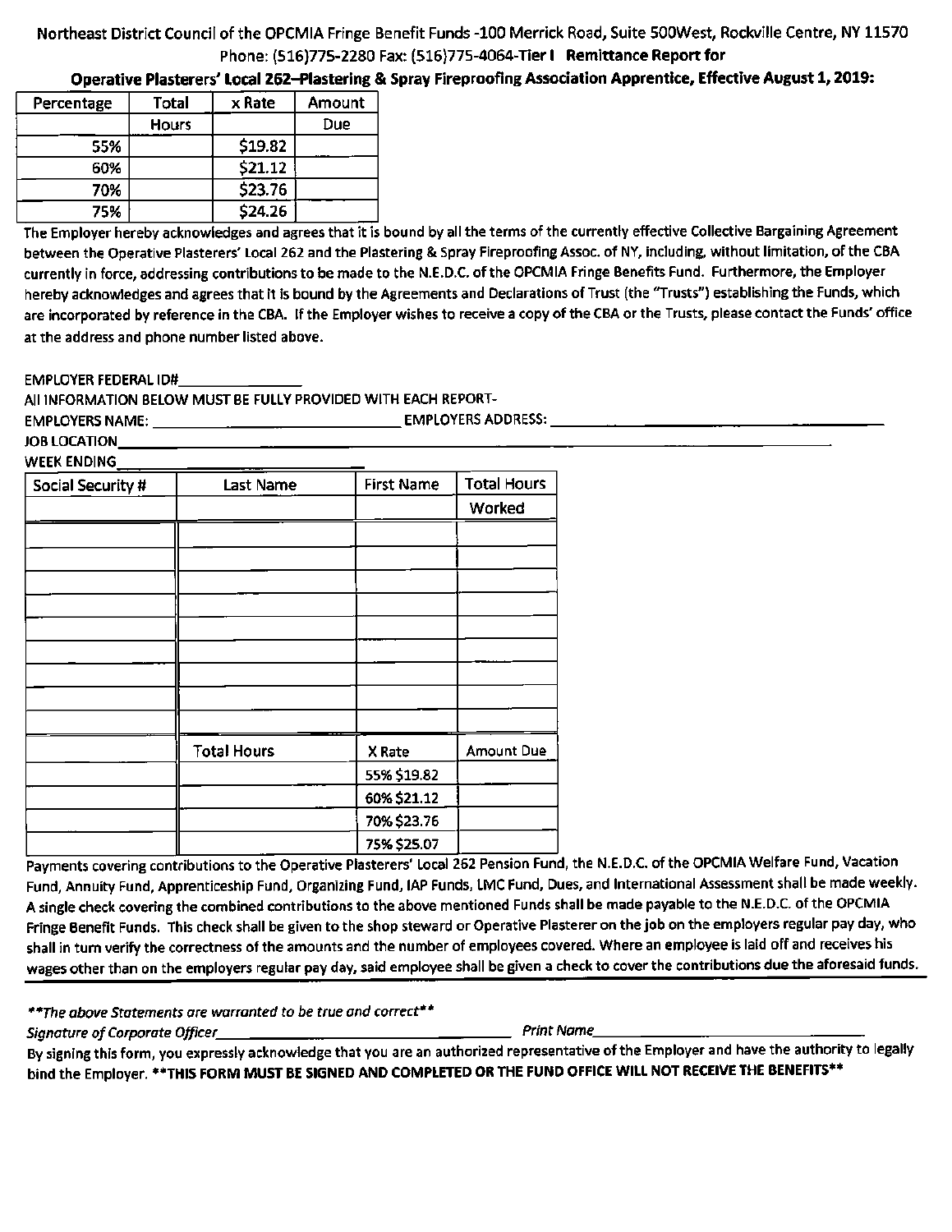

# Operative Plasters' and Cement Masons' International Association Local 262

Dale Alleyne Business Manager/President

Kern Alexis Business Agent/Financial Secretary-Treasurer

June 17,2019

#### Union Trustees

Dale Alleyne Kern Alexis \* Kenneth Delanty

## TIER II

#### VIce-President

Brendan Spillane

RE: To all Contractors,

Please be advised the following TIER II increases for journeyman and apprentices will be effective August 01,2019:

# Recording Secretary

Dexter George

#### Executive Board

Dale Alleyne Brendan Spillane Kern Alexis Dexter George Paolo Pulcini Kenny Delanty Kerron Dick

# Sgt. at Arms

Cleaveland Barrett

Annuity Fund - \$.80 (which includes the previously omitted August 1,2018 increase, (\$.20) in addition to the agreed-upon \$.60 increase)

Welfare Fund - \$.25

Check-off - \$.15

This will be the last increase for Local 262's current collective bargaining agreement. There will be a new collective bargaining agreement negotiated that will commence August 01,2020.

If you should have any questions, please don't hesitate to contact me.

Fraternally yours.

Dale Alleyne Plasterers' Local 262 Business Manager- President

150-50 14th RD., Suite 4« Whitestone, NY 11357 Phone: (718) 357-3750 • Fax: (718) 357-2057 www.OPCMIA252.com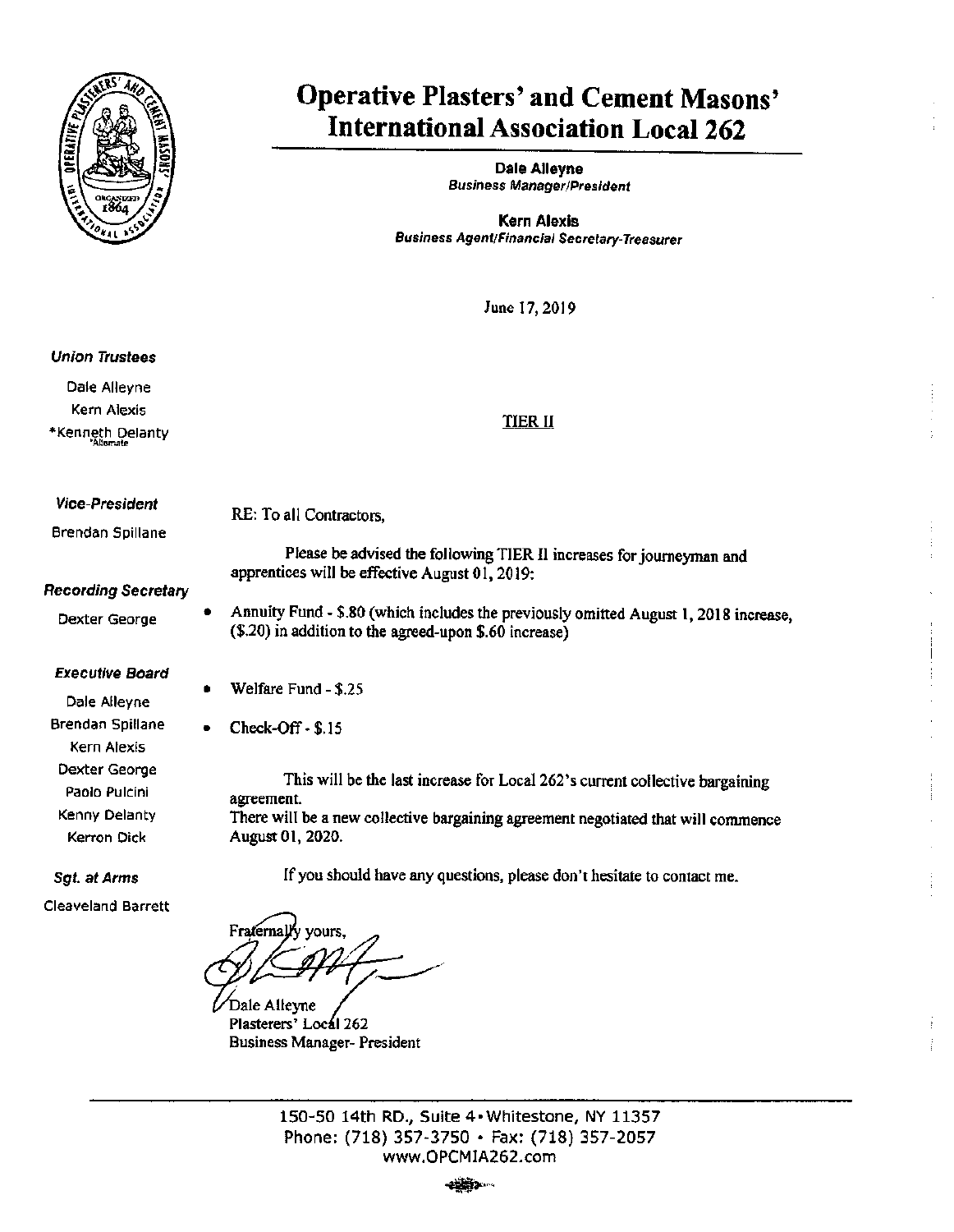# Plasterers' Local 262 150-50 14^^^ Road, Whitestone, NY 11357 Plastering & Spray Fireproofing Assoc. of NY-Rates Tier II Wage & Benefits August 1,2019 - July 31,2020

June 2019

Dear Contributing employer.

Please be advised, there is an increase to the Plasterers' benefit package effective, Aug. 1,2019. This is the increase for Local 262's current Collective Bargaining Agreement. There will be a new Collective Bargaining Agreement negotiated Aug. 1,2020.

\*\*Please note Vacation Fund, Organizing Fund, Dues Check off and International Check off are to be included in the wages, taxed, then deducted from the wages and added to the benefits.\*\*

|             | Journeyperson                   |         |             | 50% Apprentice                  |               |
|-------------|---------------------------------|---------|-------------|---------------------------------|---------------|
| <b>Wage</b> | <b>Benefit Breakdown</b>        | Amount  | <b>Wage</b> | <b>Breakdown</b>                | <b>Amount</b> |
| \$30.75     | Welfare                         | \$8.95  | \$15.38     | Welfare                         | \$8.95        |
|             | Annuity                         | \$0.80  |             | Annuity                         | \$0.40        |
|             | Vacation                        | \$0.00  |             | <b>Vacation</b>                 | \$0.00        |
|             | Pension                         | \$2.30  |             | Pension                         | \$1.15        |
|             | Apprenticeship                  | \$0.50  |             | Apprenticeship                  | \$0.50        |
|             | <b>Industry Advancement</b>     | \$0.40  |             | <b>Industry Advancement</b>     | \$0.00        |
|             | Labor Management                | \$0.10  |             | Labor Management                | \$0.00        |
|             | <b>Organizing Fund</b>          | \$0.25  |             | <b>Organizing Fund</b>          | \$0.13        |
|             | Dues Check Off                  | \$2.83  |             | Dues Check Off                  | \$0.00        |
|             | <b>International Assessment</b> | \$0.45  |             | <b>International Assessment</b> | \$0.28        |
|             |                                 | \$16.58 |             |                                 | \$11.41       |

|             | 60% Apprentice                  |         |         | 70% Apprentice                  |         |
|-------------|---------------------------------|---------|---------|---------------------------------|---------|
| <b>Wage</b> | <b>Breakdown</b>                | Amount  | Wage    | <b>Breakdown</b>                | Amount  |
| \$18.45     | Welfare                         | \$8.95  | \$21.53 | Welfare                         | \$8.95  |
|             | Annuity                         | \$0.48  |         | <b>Annuity</b>                  | \$0.56  |
|             | Vacation                        | \$0.00  |         | Vacation                        | \$0.00  |
|             | Pension                         | \$1.38  |         | Pension                         | \$1.61  |
|             | Apprenticeship                  | \$0.50  |         | Apprenticeship                  | \$0.50  |
|             | Industry Advancement            | \$0.00  |         | <b>Industry Advancement</b>     | \$0.00  |
|             | Labor Management                | \$0.00  |         | Labor Management                | \$0.00  |
|             | <b>Organizing Fund</b>          | \$0.15  |         | <b>Organizing Fund</b>          | \$0.18  |
|             | <b>Dues Check Off</b>           | \$1.20  |         | Dues Check Off                  | \$1.41  |
|             | <b>International Assessment</b> | \$0.31  |         | <b>International Assessment</b> | \$0.35  |
|             |                                 | \$12.97 |         |                                 | \$13.56 |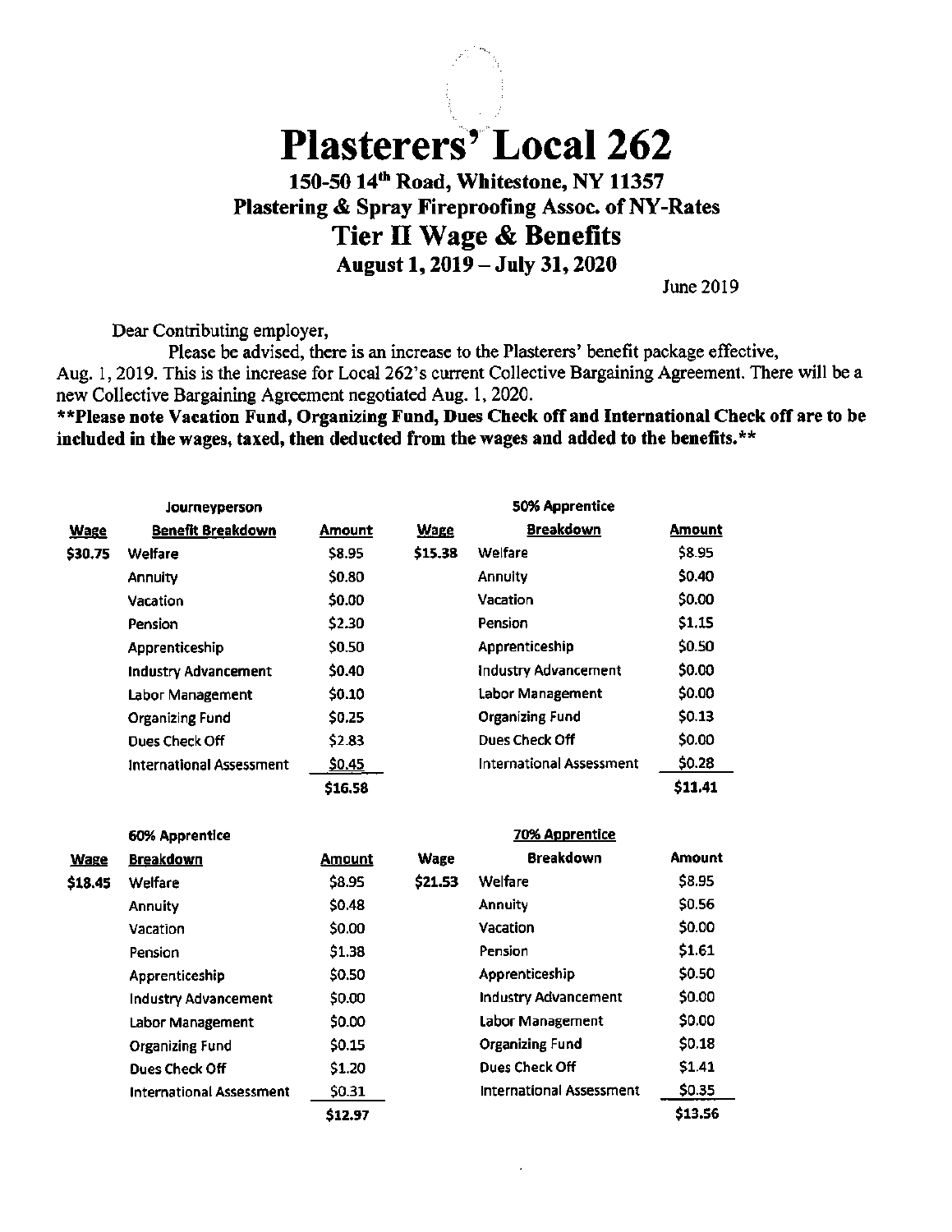#### Remittance Report for Operative Plasterers' Local 262 - Plastering Assoc. Rates-Tier II, Effective August 1, 2019:

| <b>Benefit Funds</b>   | Rate         |
|------------------------|--------------|
|                        |              |
| Welfare                | \$8.95       |
| Annuity                | \$0.80       |
| Vacation               | \$0.00       |
| Pension                | \$2.30       |
| Apprenticeship         | \$0.50       |
| Industry Advanc.       | \$0.40       |
| Labor Mgmt.            | <b>SD.10</b> |
| <b>Organizing Fund</b> | \$0.25       |
| Dues Ck Off            | \$2.83       |
| Int'l Assessment       | \$0.45       |
| Total                  | \$16.58      |
| Total Hours:           |              |

Total Due \$

Make one check payable to N.E.D.C. of the OPCMIA Fringe Benefit Funds

The Employer hereby acknowledges and agrees that it is bound by all the terms of the currently effective Collective Bargaining Agreement between the Operative Plasterers' Local 262 and the Tier II Contractor, including, without limitation, of the CBA currently in force, addressing contributions to be made to the N.E.D.C. of the OPCMIA Fringe Benefit Funds. Furthermore, the Employer hereby acknowledges and agrees that it is bound by the Agreements and Declarations of Trust (the "Trusts") establishing the Funds, which are incorporated by reference in the CBA. If the Employer wishes to receive a copy of the CBA or the Trusts, please contact the Funds' office at the address and phone number listed above.

#### EMPLOYER FEDERAL ID#

All INFORMATION BELOW MUST BE FULLY PROVIDED WITH EACH REPORT

EMPLOYERS NAME: EMPLOYERS ADDRESS:

#### JOB LOCATION

**WEEK/MONTH ENDING** 

| Social Security # | <b>Last Name</b>   | <b>First Name</b> | <b>Total Hours</b> |
|-------------------|--------------------|-------------------|--------------------|
|                   |                    |                   | Worked             |
|                   |                    |                   |                    |
|                   |                    |                   |                    |
|                   |                    |                   |                    |
|                   |                    |                   |                    |
|                   |                    |                   |                    |
|                   |                    |                   |                    |
|                   |                    |                   |                    |
|                   |                    |                   |                    |
|                   |                    |                   |                    |
|                   | <b>Total Hours</b> |                   |                    |
|                   | x Rate             |                   | \$16.58            |
|                   | Amount due:        |                   |                    |

Payments covering contributions to the Operative Plasterers' Local 262 Pension Fund, the N.E.D.C. of the OPCMIA Welfare Fund, Vacation Fund, Annuity Fund, Apprenticeship Fund, lAP Funds, LMC Fund, Dues, Organizing Fund and International Assessment shall be made weekly. A single check covering the combined contributions to the above mentioned Funds shall be made payable to the N.E.D.C. of the OPCMIA Fringe Benefit Funds. This check shall be given to the shop steward or Operative Plasterer on the job on the employers regular pay day, who shall in turn verify the correctness of the amounts and the number of employees covered. Where an employee is laid off and receives his wages other than on the employers regular pay day, said employee shall be given a check to cover the contributions due the aforesaid funds.

\*\*The above Statements are warranted to be true and correct\*\*

Signature of Corporate Officer Print Name

By signing this form, you expressly acknowledge that you are an authorized representative of the Employer and have the authority to legally bind the Employer. \*\*THIS FORM MUST BE SIGNED AND COMPLETED OR THE FUND OFFICE WILL NOT ACCEPT THE BENEFITS\*\*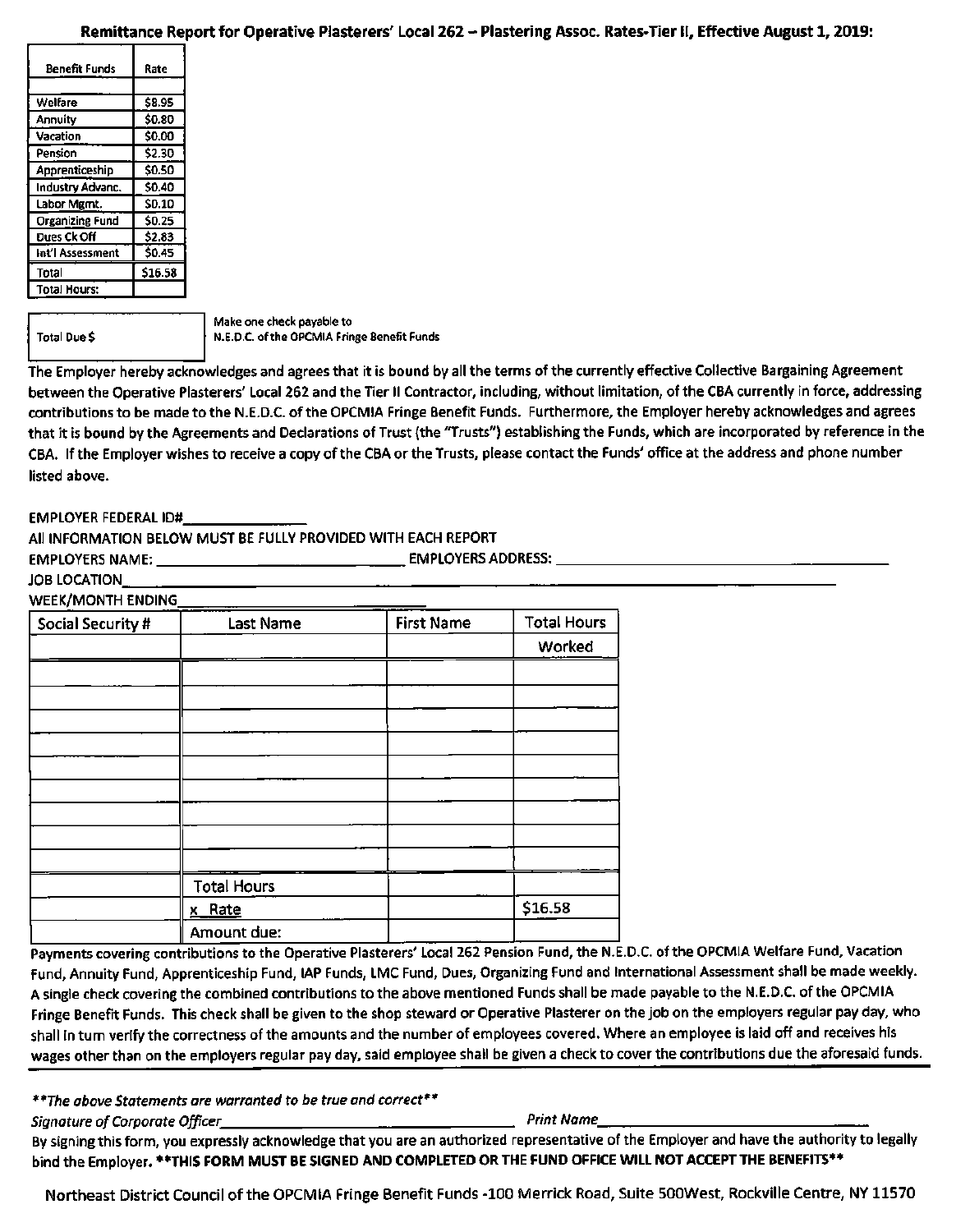# Remittance Re port for Operative Plasterers' Local 262 - Plastering Assoc. Rates-Tier II, Effective August 1,2019:

| Benefit Funds          | Rate         |
|------------------------|--------------|
|                        |              |
| Welfare                | <b>S8.95</b> |
| Annuity                | \$0.80       |
| Vacation               | \$0.00       |
| Pension                | \$2.30       |
| Apprenticeship         | \$0.50       |
| Industry Advanc.       | \$0.40       |
| Labor Mgmt.            | \$0.10       |
| <b>Organizing Fund</b> | \$0.25       |
| Dues Ck Off            | \$2.83       |
| Int'l Assessment       | <b>SO.45</b> |
| Total                  | \$16.58      |
| <b>Total Hours:</b>    |              |

Total Due \$

Make one check payable to N.E.D.C. of the OPCMIA Fringe Benefit Funds

The Employer hereby acknowledges and agrees that it is bound by all the terms of the currently effective Collective Bargaining Agreement between the Operative Plasterers' Local 262 and the Tier II Contractor, including, without limitation, of the CBA currently in force, addressing contributions to be made to the N.E.D.C. of the OPCMIA Fringe Benefit Funds. Furthermore, the Employer hereby acknowledges and agrees that it is bound by the Agreements and Declarations of Trust (the "Trusts") establishing the Funds, which are incorporated by reference in the CBA. If the Employer wishes to receive a copy of the CBA or the Trusts, please contact the Funds' office at the address and phone number listed above.

#### EMPLOYER FEDERAL ID#

All INFORMATION BELOW MUST BE FULLY PROVIDED WITH EACH REPORT

EMPLOYERS NAME: EMPLOYERS ADDRESS:

#### JOB LOCATION

#### **WEEK/MONTH ENDING**

| <b>Social Security #</b> | <b>Last Name</b>   | <b>First Name</b> | <b>Total Hours</b> |
|--------------------------|--------------------|-------------------|--------------------|
|                          |                    |                   | Worked             |
|                          |                    |                   |                    |
|                          |                    |                   |                    |
|                          |                    |                   |                    |
|                          |                    |                   |                    |
|                          |                    |                   |                    |
|                          |                    |                   |                    |
|                          |                    |                   |                    |
|                          |                    |                   |                    |
|                          |                    |                   |                    |
|                          | <b>Total Hours</b> |                   |                    |
|                          | x Rate             |                   | \$16.58            |
|                          | Amount due:        |                   |                    |

Payments covering contributions to the Operative Plasterers' Local 262 Pension Fund, the N.E.D.C. of the OPCMIA Welfare Fund, Vacation Fund, Annuity Fund, Apprenticeship Fund, lAP Funds, LMC Fund, Dues, Organizing Fund and International Assessment shall be made weekly. A single check covering the combined contributions to the above mentioned Funds shall be made payable to the N.E.D.C. of the OPCMIA Fringe Benefit Funds. This check shall be given to the shop steward or Operative Plasterer on the job on the employers regular pay day, who shall in turn verify the correctness of the amounts and the number of employees covered. Where an employee is laid off and receives his wages other than on the employers regular pay day, said employee shall be given a check to cover the contributions due the aforesaid funds.

\*\*The above Statements are warranted to be true and correct\*\*

Signature of Corporate Officer Prince Assessment Corporate Print Name

By signing this form, you expressly acknowledge that you are an authorized representative of the Employer and have the authority to legally bind the Employer. \*\*THIS FORM MUST BE SIGNED AND COMPLETED OR THE FUND OFFICE WILL NOT ACCEPT THE BENEFITS\*\*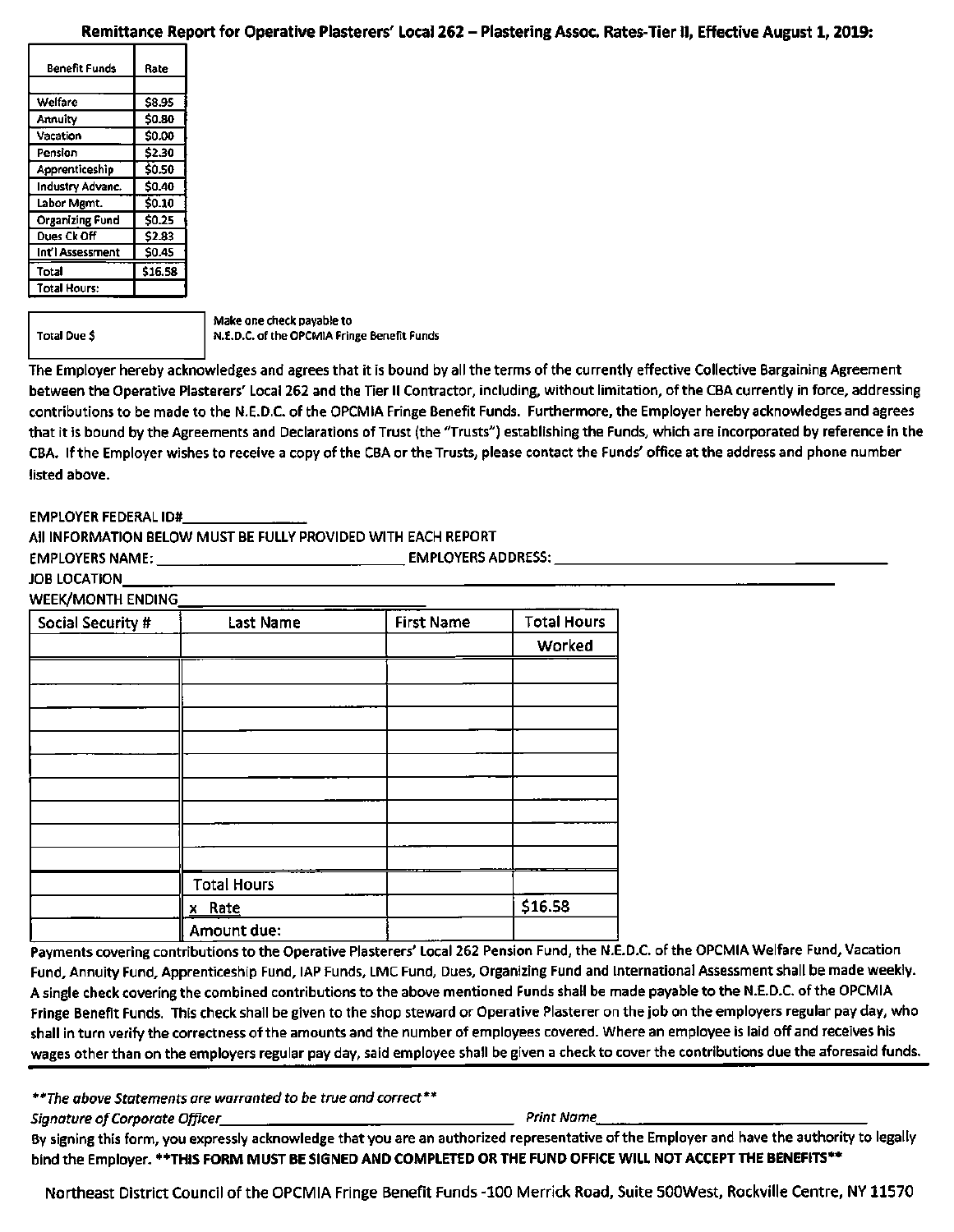# Remittance Re port for Operative Plasterers' Local 262 - Plastering Assoc. Rates-Tier II, Effective August 1,2019:

| Benefit Funds          | Rate         |
|------------------------|--------------|
|                        |              |
| Welfare                | \$8.95       |
| Annuity                | \$0.80       |
| Vacation               | \$0.00       |
| Pension                | \$2.30       |
| Apprenticeship         | \$0.50       |
| Industry Advanc.       | \$0.40       |
| Labor Mgmt.            | <b>SO.10</b> |
| <b>Organizing Fund</b> | \$0.25       |
| Dues Ck Off            | \$2.83       |
| int'i Assessment       | \$0.45       |
| Total                  | \$16.58      |
| <b>Total Hours:</b>    |              |

Total Due \$

Make one check payable to N.E.D.C. of the OPCMIA Fringe Benefit Funds

The Employer hereby acknowledges and agrees that it is bound by all the terms of the currently effective Collective Bargaining Agreement between the Operative Plasterers' Local 262 and the Tier II Contractor, including, without limitation, of the CBA currently in force, addressing contributions to be made to the N.E.D.C. of the OPCMIA Fringe Benefit Funds. Furthermore, the Employer hereby acknowledges and agrees that it is bound by the Agreements and Declarations of Trust (the "Trusts") establishing the Funds, which are incorporated by reference in the CBA. If the Employer wishes to receive a copy of the CBA or the Trusts, please contact the Funds' office at the address and phone number listed above.

#### EMPLOYER FEDERAL ID#

All INFORMATION BELOW MUST BE FULLY PROVIDED WITH EACH REPORT

EMPLOYERS NAME: EMPLOYERS ADDRESS:

#### JOB LOCATION

**WEEK/MONTH ENDING** 

| Social Security # | <b>Last Name</b>   | <b>First Name</b> | <b>Total Hours</b> |
|-------------------|--------------------|-------------------|--------------------|
|                   |                    |                   | Worked             |
|                   |                    |                   |                    |
|                   |                    |                   |                    |
|                   |                    |                   |                    |
|                   |                    |                   |                    |
|                   |                    |                   |                    |
|                   |                    |                   |                    |
|                   |                    |                   |                    |
|                   |                    |                   |                    |
|                   |                    |                   |                    |
|                   | <b>Total Hours</b> |                   |                    |
|                   | x Rate             |                   | \$16.58            |
|                   | Amount due:        |                   |                    |

Payments covering contributions to the Operative Plasterers' Local 262 Pension Fund, the N.E.D.C. of the OPCMIA Welfare Fund, Vacation Fund, Annuity Fund, Apprenticeship Fund, lAP Funds, LMC Fund, Dues, Organizing Fund and International Assessment shall be made weekly. A single check covering the combined contributions to the above mentioned Funds shall be made payable to the N.E.D.C. of the OPCMIA Fringe Benefit Funds. This check shall be given to the shop steward or Operative Plasterer on the job on the employers regular pay day, who shall in turn verify the correctness of the amounts and the number of employees covered. Where an employee is laid off and receives his wages other than on the employers regular pay day, said employee shall be given a check to cover the contributions due the aforesaid funds.

\*\*The above Statements are warranted to be true and correct\*\*

Signature of Corporate Officer\_ Print Name

By signing this form, you expressly acknowledge that you are an authorized representative of the Employer and have the authority to legally bind the Employer. \*\*THIS FORM MUST BE SIGNED AND COMPLETED OR THE FUND OFFICE WILL NOT ACCEPT THE BENEFITS\*\*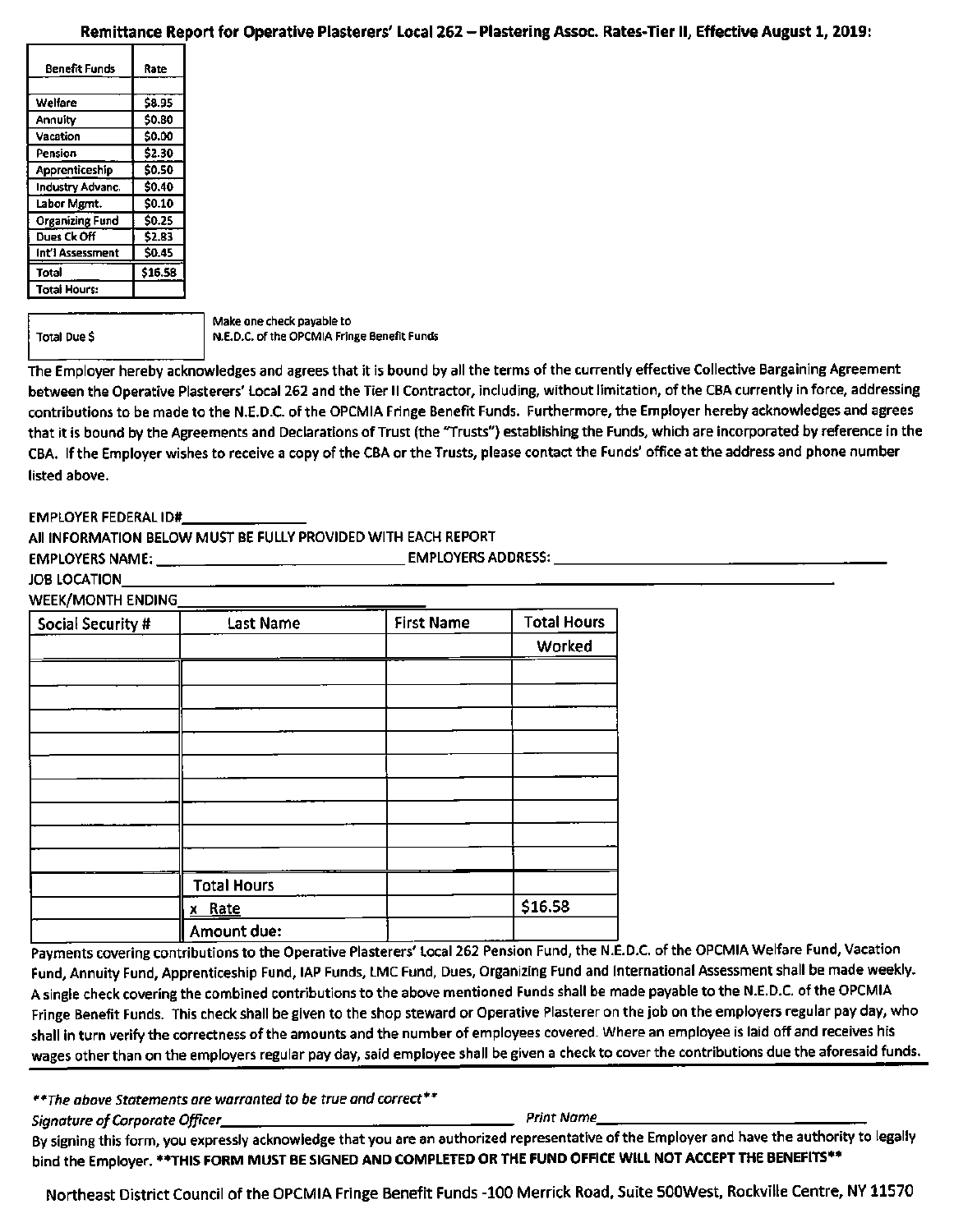# Remittance Re port for Operative Plasterers' Local 262 - Plastering Assoc. Rates-Tier 11, Effective August 1,2019:

| <b>Benefit Funds</b>   | Rate   |
|------------------------|--------|
|                        |        |
| Welfare                | \$8.95 |
| Annuity                | \$0.80 |
| Vacation               | \$0.00 |
| Pension                | \$2.30 |
| Apprenticeship         | \$0.50 |
| Industry Advanc.       | \$0.40 |
| Labor Mgmt.            | \$0.10 |
| <b>Organizing Fund</b> | \$0.25 |
| Dues Ck Off            | \$2.83 |
| Int'l Assessment       | \$0.45 |
| Total                  | 516.58 |
| <b>Total Hours:</b>    |        |

Total Due \$

Make one check payable to N.E.D.C. of the OPCMIA Fringe Benefit Funds

The Employer hereby acknowledges and agrees that it is bound by all the terms of the currently effective Collective Bargaining Agreement between the Operative Plasterers' Local 262 and the Tier II Contractor, including, without limitation, of the CBA currently in force, addressing contributions to be made to the N.E.D.C. of the OPCMIA Fringe Benefit Funds. Furthermore, the Employer hereby acknowledges and agrees that it is bound by the Agreements and Declarations of Trust {the "Trusts") establishing the Funds, which are incorporated by reference in the CBA. If the Employer wishes to receive a copy of the CBA or the Trusts, please contact the Funds' office at the address and phone number listed above.

#### EMPLOYER FEDERAL ID#

All INFORMATION BELOW MUST BE FULLY PROVIDED WITH EACH REPORT

EMPLOYERS NAME: EMPLOYERS ADDRESS:

#### JOB LOCATION

| Social Security # | <b>Last Name</b>   | <b>First Name</b> | <b>Total Hours</b> |
|-------------------|--------------------|-------------------|--------------------|
|                   |                    |                   | Worked             |
|                   |                    |                   |                    |
|                   |                    |                   |                    |
|                   |                    |                   |                    |
|                   |                    |                   |                    |
|                   |                    |                   |                    |
|                   |                    |                   |                    |
|                   |                    |                   |                    |
|                   |                    |                   |                    |
|                   |                    |                   |                    |
|                   | <b>Total Hours</b> |                   |                    |
|                   | x Rate             |                   | \$16.58            |
|                   | Amount due:        |                   |                    |

Payments covering contributions to the Operative Plasterers' Local 262 Pension Fund, the N.E.D.C. of the OPCMIA Welfare Fund, Vacation Fund, Annuity Fund, Apprenticeship Fund, lAP Funds, LMC Fund, Dues, Organizing Fund and International Assessment shall be made weekly. A single check covering the combined contributions to the above mentioned Funds shall be made payable to the N.E.D.C. of the OPCMIA Fringe Benefit Funds. This check shall be given to the shop steward or Operative Plasterer on the job on the employers regular pay day, who shall in turn verify the correctness of the amounts and the number of employees covered. Where an employee is laid off and receives his wages other than on the employers regular pay day, said employee shall be given a check to cover the contributions due the aforesaid funds.

\*\*The above Statements are warranted to be true and correct\*\*

Signature of Corporate Officer Print Name

By signing this form, you expressly acknowledge that you are an authorized representative of the Employer and have the authority to legally bind the Employer. ♦\*THIS FORM MUST BE SIGNED AND COMPLETED OR THE FUND OFFICE WILL NOT ACCEPT THE BENEFITS\*\*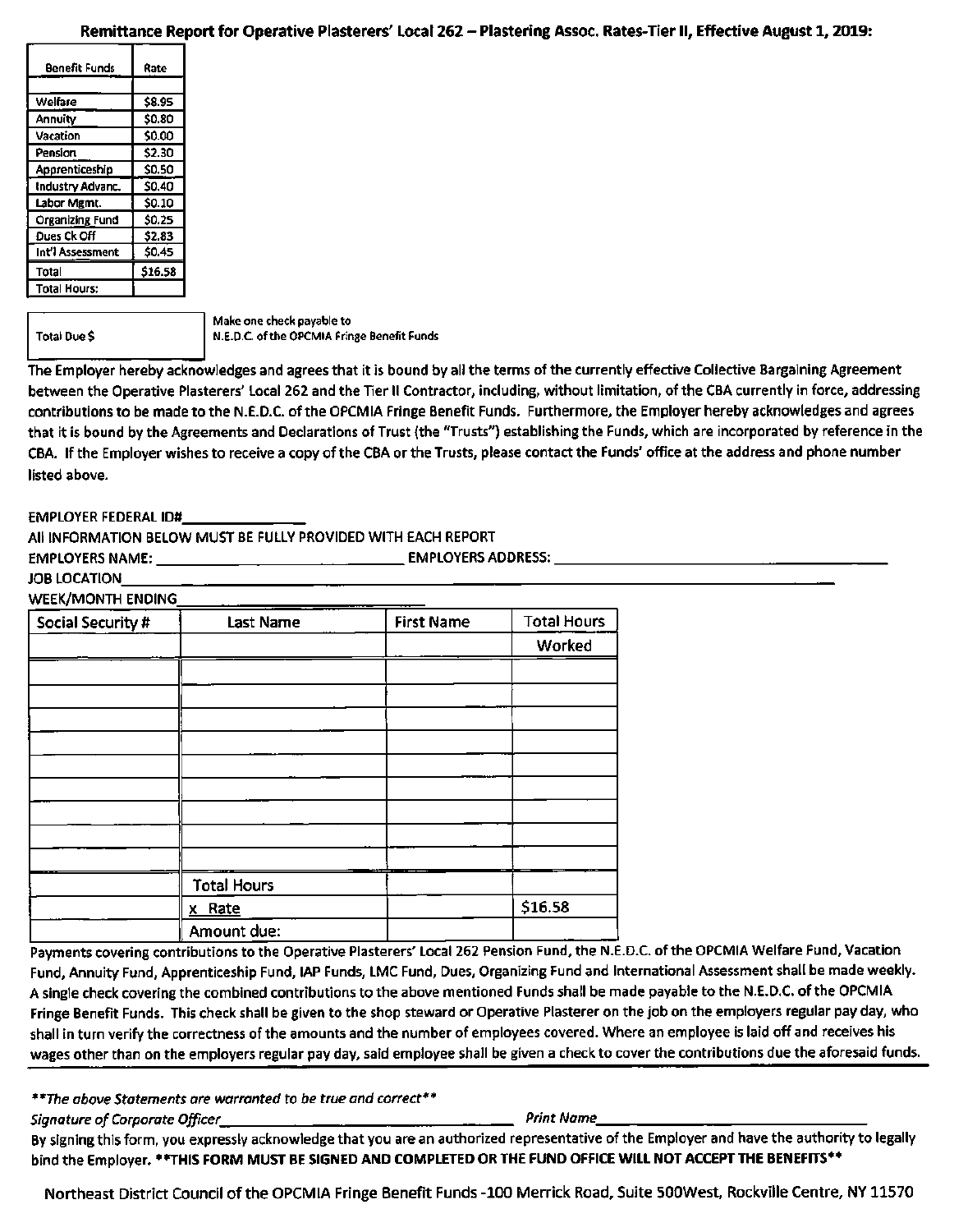### Remittance Report for Operative Plasterers' Local 262- Plastering Assoc. Rates-Tier 11 Apprentice, Effective August 1, 2019:

| Percentage | Total        | x Rate  | Amount     |
|------------|--------------|---------|------------|
|            | <b>Hours</b> |         | <b>Due</b> |
| 50%        |              | \$11.41 |            |
| 60%        |              | \$12.97 |            |
| 70%        |              | \$13.56 |            |

The Employer hereby acknowledges and agrees that it is bound by all the terms of the currently effective Collective Bargaining Agreement between the Operative Plasterers' Local 262 and the Tier II Contractor, including, without limitation, of the CBA currently in force, addressing contributions to be made to the N.E.D.C. of the OPCMIA Fringe Benefit Funds. Furthermore, the Employer hereby acknowledges and agrees that it is bound by the Agreements and Declarations of Trust (the "Trusts") establishing the Funds, which are incorporated by reference in the CBA. If the Employer wishes to receive a copy of the CBA or the Trusts, please contact the Funds' office at the address and phone number listed above.

EMPLOYER FEDERAL ID#

All INFORMATION BELOW MUST BE FULLY PROVIDED WITH EACH REPORT-EMPLOYERS NAME: EMPLOYERS ADDRESS:

JOB LOCATION WEEK ENDING

| Social Security # | <b>Last Name</b>   | <b>First Name</b> | <b>Total Hours</b><br>Worked |
|-------------------|--------------------|-------------------|------------------------------|
|                   |                    |                   |                              |
|                   |                    |                   |                              |
|                   |                    |                   |                              |
|                   |                    |                   |                              |
|                   |                    |                   |                              |
|                   |                    |                   |                              |
|                   |                    |                   |                              |
|                   |                    |                   |                              |
|                   |                    |                   |                              |
|                   |                    |                   |                              |
|                   |                    |                   |                              |
|                   | <b>Total Hours</b> | X Rate            | <b>Total of %due</b>         |
|                   |                    | 50%-\$11.41       |                              |
|                   |                    | 60%-\$12.97       |                              |
|                   |                    | 70%-\$13.56       |                              |
|                   | <b>Amount Due:</b> |                   |                              |

Payments covering contributions to the Operative Plasterers' Local 262 Pension Fund, the N.E.D.C. of the OPCMIA Welfare Fund, Vacation Fund, Annuity Fund, Apprenticeship Fund, lAP Funds, LMC Fund, Dues, Organizing Fund and International Assessment shall be made weekly. A single check covering the combined contributions to the above mentioned Funds shall be made payable to the N.E.D.C. of the OPCMIA Fringe Benefit Funds. This check shall be given to the shop steward or Operative Plasterer on the job on the employers regular pay day, who shall in turn verify the correctness of the amounts and the number of employees covered. Where an employee is laid off and receives his wages other than on the employers regular pay day, said employee shall be given a check to cover the contributions due the aforesaid funds.

\*\*The above Statements are warranted to be true and correct\*\*

Signature of Corporate Officer Print Name

By signing this form, you expressly acknowledge that you are an authorized representative of the Employer and have the authority to legally bind the Employer. \*\*THIS FORM MUST BE SIGNED AND COMPLETED OR THE FUND OFFICE WILL NOT ACCEPT THE BENEFITS\*\*

Northeast District Council of the OPCMIA Fringe Benefit Funds -100 Merrick Road, Suite SOOWest, Rockvllle Centre, NY 11570 Phone: (516)775-2280 Fax: (516)775-4064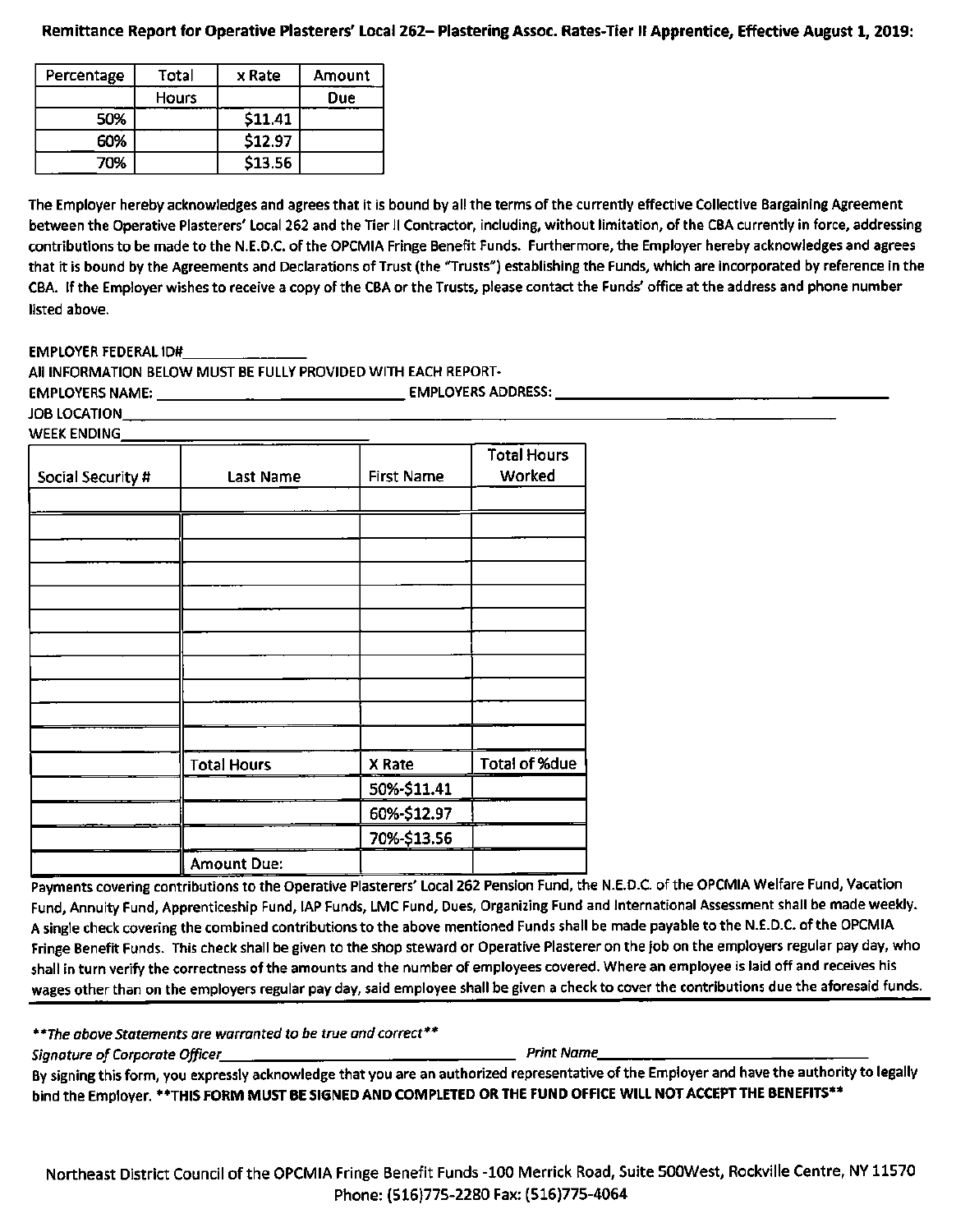## Remittance Report for Operative Plasterers' Local 262- Plastering Assoc. Rates-Tier II Apprentice, Effective August 1,2019:

| Percentage | <b>Total</b> | x Rate  | Amount     |
|------------|--------------|---------|------------|
|            | <b>Hours</b> |         | <b>Due</b> |
| 50%        |              | \$11.41 |            |
| 60%        |              | \$12.97 |            |
| 70%        |              | \$13.56 |            |

The Employer hereby acknowledges and agrees that it is bound by all the terms of the currently effective Collective Bargaining Agreement between the Operative Plasterers' Local 262 and the Tier II Contractor, including, without limitation, of the CBA currently in force, addressing contributions to be made to the N.E.D.C. of the OPCMIA Fringe Benefit Funds. Furthermore, the Employer hereby acknowledges and agrees that it is bound by the Agreements and Declarations of Trust (the "Trusts") establishing the Funds, which are incorporated by reference in the CBA. If the Employer wishes to receive a copy of the CBA or the Trusts, please contact the Funds' office at the address and phone number listed above.

EMPLOYER FEDERAL ID#

All INFORMATION BELOW MUST BE FULLY PROVIDED WITH EACH REPORT-EMPLOYERS NAME: EMPLOYERS ADDRESS:

JOB LOCATION WEEK ENDING

| Social Security # | Last Name          | <b>First Name</b> | <b>Total Hours</b><br>Worked |
|-------------------|--------------------|-------------------|------------------------------|
|                   |                    |                   |                              |
|                   |                    |                   |                              |
|                   |                    |                   |                              |
|                   |                    |                   |                              |
|                   |                    |                   |                              |
|                   |                    |                   |                              |
|                   |                    |                   |                              |
|                   |                    |                   |                              |
|                   |                    |                   |                              |
|                   |                    |                   |                              |
|                   |                    |                   |                              |
|                   | <b>Total Hours</b> | X Rate            | <b>Total of %due</b>         |
|                   |                    | 50%-\$11.41       |                              |
|                   |                    | 60%-\$12.97       |                              |
|                   |                    | 70%-\$13.56       |                              |
|                   | <b>Amount Due:</b> |                   |                              |

Payments covering contributions to the Operative Plasterers' Local 262 Pension Fund, the N.E.D.C. of the OPCMIA Welfare Fund, Vacation Fund, Annuity Fund, Apprenticeship Fund, lAP Funds, LMC Fund, Dues, Organizing Fund and International Assessment shall be made weekly. A single check covering the combined contributions to the above mentioned Funds shall be made payable to the N.E.D.C. of the OPCMIA Fringe Benefit Funds. This check shall be given to the shop steward or Operative Plasterer on the job on the employers regular pay day, who shall in turn verify the correctness of the amounts and the number of employees covered. Where an employee is laid off and receives his wages other than on the employers regular pay day, said employee shall be given a check to cover the contributions due the aforesaid funds.

\*\*The above Statements are warranted to be true and correct\*\*

Signature of Corporate Officer Print Name

By signing this form, you expressly acknowledge that you are an authorized representative of the Employer and have the authority to legally bind the Employer. \*\*THIS FORM MUST BE SIGNED AND COMPLETED OR THE FUND OFFICE WILL NOT ACCEPT THE BENEFITS\*\*

Northeast District Council of the OPCMIA Fringe Benefit Funds -100 Merrick Road, Suite SOOWest, Rockvllle Centre, NY 11570 Phone: (516)775-2280 Fax: (516)775-4064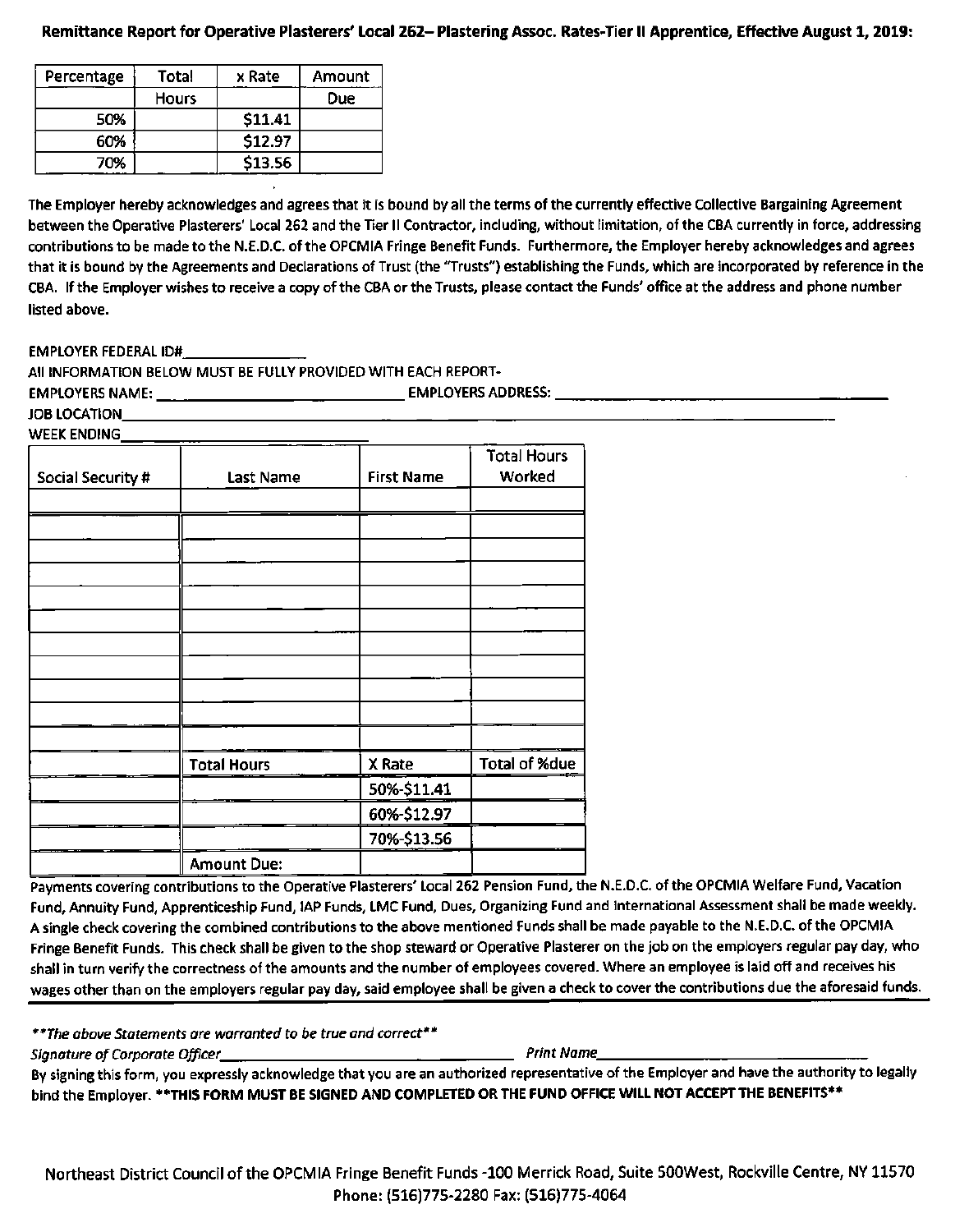## Remittance Report for Operative Plasterers' Local 262- Plastering Assoc. Rates-Tier II Apprentice, Effective August 1,2019:

| Percentage | Total        | x Rate  | Amount |
|------------|--------------|---------|--------|
|            | <b>Hours</b> |         | Due    |
| 50%        |              | \$11.41 |        |
| 60%        |              | \$12.97 |        |
| 70%        |              | \$13.56 |        |

The Employer hereby acknowledges and agrees that it is bound by all the terms of the currently effective Collective Bargaining Agreement between the Operative Plasterers' Local 262 and the Tier II Contractor, including, without limitation, of the CBA currently in force, addressing contributions to be made to the N.E.D.C. of the OPCMIA Fringe Benefit Funds. Furthermore, the Employer hereby acknowledges and agrees that it is bound by the Agreements and Declarations of Trust (the "Trusts") establishing the Funds, which are incorporated by reference in the CBA. If the Employer wishes to receive a copy of the CBA or the Trusts, please contact the Funds' office at the address and phone number listed above.

EMPLOYER FEDERAL ID#

All INFORMATION BELOW MUST BE FULLY PROVIDED WITH EACH REPORT-EMPLOYERS NAME: EMPLOYERS ADDRESS:

JOB LOCATION WEEK ENDING

| Social Security # | Last Name          | <b>First Name</b> | <b>Total Hours</b><br>Worked |
|-------------------|--------------------|-------------------|------------------------------|
|                   |                    |                   |                              |
|                   |                    |                   |                              |
|                   |                    |                   |                              |
|                   |                    |                   |                              |
|                   |                    |                   |                              |
|                   |                    |                   |                              |
|                   |                    |                   |                              |
|                   |                    |                   |                              |
|                   |                    |                   |                              |
|                   |                    |                   |                              |
|                   |                    |                   |                              |
|                   | <b>Total Hours</b> | X Rate            | Total of %due                |
|                   |                    | 50%-\$11.41       |                              |
|                   |                    | 60%-\$12.97       |                              |
|                   |                    | 70%-\$13.56       |                              |
|                   | <b>Amount Due:</b> |                   |                              |

Payments covering contributions to the Operative Plasterers' Local 262 Pension Fund, the N.E.D.C. of the OPCMIA Welfare Fund, Vacation Fund, Annuity Fund, Apprenticeship Fund, lAP Funds, LMC Fund, Dues, Organizing Fund and International Assessment shall be made weekly. A single check covering the combined contributions to the above mentioned Funds shall be made payable to the N.E.D.C. of the OPCMIA Fringe Benefit Funds. This check shall be given to the shop steward or Operative Plasterer on the job on the employers regular pay day, who shall in turn verify the correctness of the amounts and the number of employees covered. Where an employee is laid off and receives his wages other than on the employers regular pay day, said employee shall be given a check to cover the contributions due the aforesaid funds.

\*\*The above Statements are warranted to be true and correct\*\*

Signature of Corporate Officer Print Name

By signing this form, you expressly acknowledge that you are an authorized representative of the Employer and have the authority to legally bind the Employer. \*\*THIS FORM MUST BE SIGNED AND COMPLETED OR THE FUND OFFICE WILL NOT ACCEPT THE BENEFITS\*\*

Northeast District Council of the OPCMIA Fringe Benefit Funds -100 Merrick Road, Suite SOOWest, Rockville Centre, NY 11570 Phone: (516)775-2280 Fax: (516)775-4064